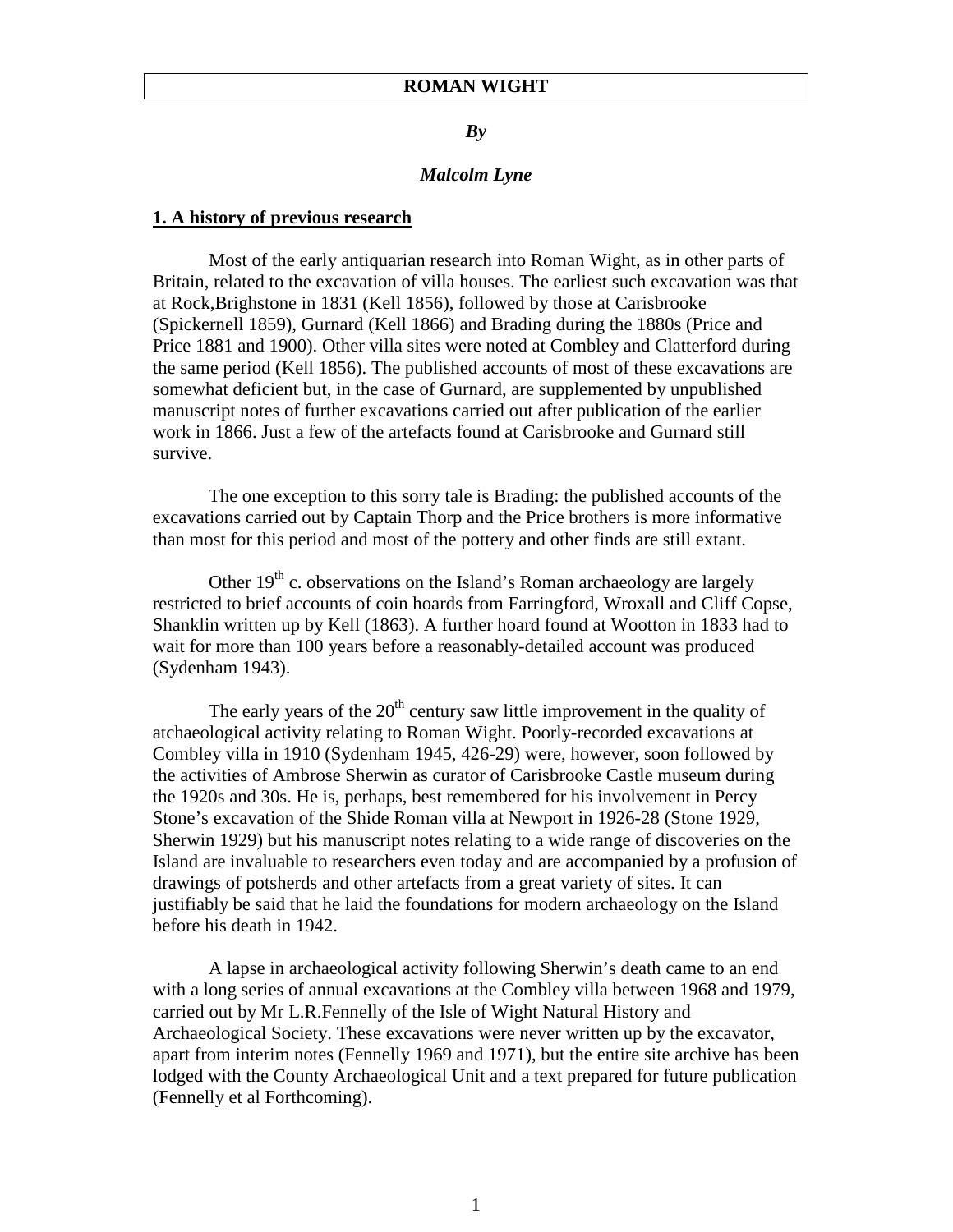With plough damage threatening the Rock villa, this site was re-excavated to modern standards by David Tomalin of Carisbrooke Castle Museum between 1974 and 1976 and also awaits publication (Tomalin Forthcoming). The 1980s saw two further excavations by Tomalin, at the Redcliff salt production site just north of Sandown (Tomalin 1990) and of a  $4<sup>th</sup>$  c. corndryer at Packway, Newchurch (Tomalin 1988). Most of the resources of the new archaeological unit were, however, devoted to the plotting and recording of sites and finds along the Spithead foreshore between Wootton Creek and Quarr: a process which continues today and has resulted in the recognition of a beach emporium at Fishbourne, Bembridge limestone quarring at Quarr and at least one brine-boiling hearth. The publication of this work is now at the editing stage and should go to press in the near future (Tomalin et al Forthcoming).

Finds by fishermen and marine archaeologists indicate the possibility of shipwrecks at the Needles, in Yarmouth Roads and on Ryde Middle Bank and also throw light on patterns of trade with the Island in Roman times.

The last ten years has seen considerable activity by commercial units on the Island and particularly by Kevin Trott Archaeological Services. The ongoing work by this organisation has included the excavation of a number of Late Iron Age and Roman sites along two pipelines in the north of Wight, new work at Brading villa in advance of the construction of a new museum, excavation of a Roman industrial building at Yaverland and, most recently of a Roman causeway at Alverstoke Pond. The same organisation has also excavated sites subject to erosion along the west and south coasts of the Island at St Catherine's Point, Grange Chine, Atherfield Point, Barnes Chine and Sudmoor.

The increase in metal-detecting over the last few years and the setting up of the Portable Antiquities Scheme has led to a great increase in the number of coins and other pieces of Roman metalwork being recorded. Coin hoards have been recorded from Combley Farm, Tapnall Farm, Spring Vale and Newchurch, and the residue of an undeclared hoard from the 1970s recovered from a dealer.

All of these recent discoveries have greatly enhanced the conception of Roman Wight presented in the last overview of the archaeology of the Island (Tomalin 1987) to a heavily populated island with numerous farmsteads and a probable military presence at St Catherine's Point. This should not, however, be surprising in view of the varied fertile soils and the good local climate.

#### **2. The Late Iron Age background**

Our understanding of Late Iron Age culture on the Isle of Wight and the effects of the Roman Conquest on it has improved markedly over the last 30 years but is still somewhat deficient.

The most extensively dug site is perhaps Knighton: this was dug by Fennelly in the 1970s but was unfortunately never published. Examination of the finds and archive does, however, reveal a community engaged in agrarian activities and iron production on a site which was abandoned at the time of or shortly before the Roman invasion. The ceramic archive is particularly interesting in that the ditch assemblages suggest that manufacture of flint tempered and vesicular grog-tempered saucepan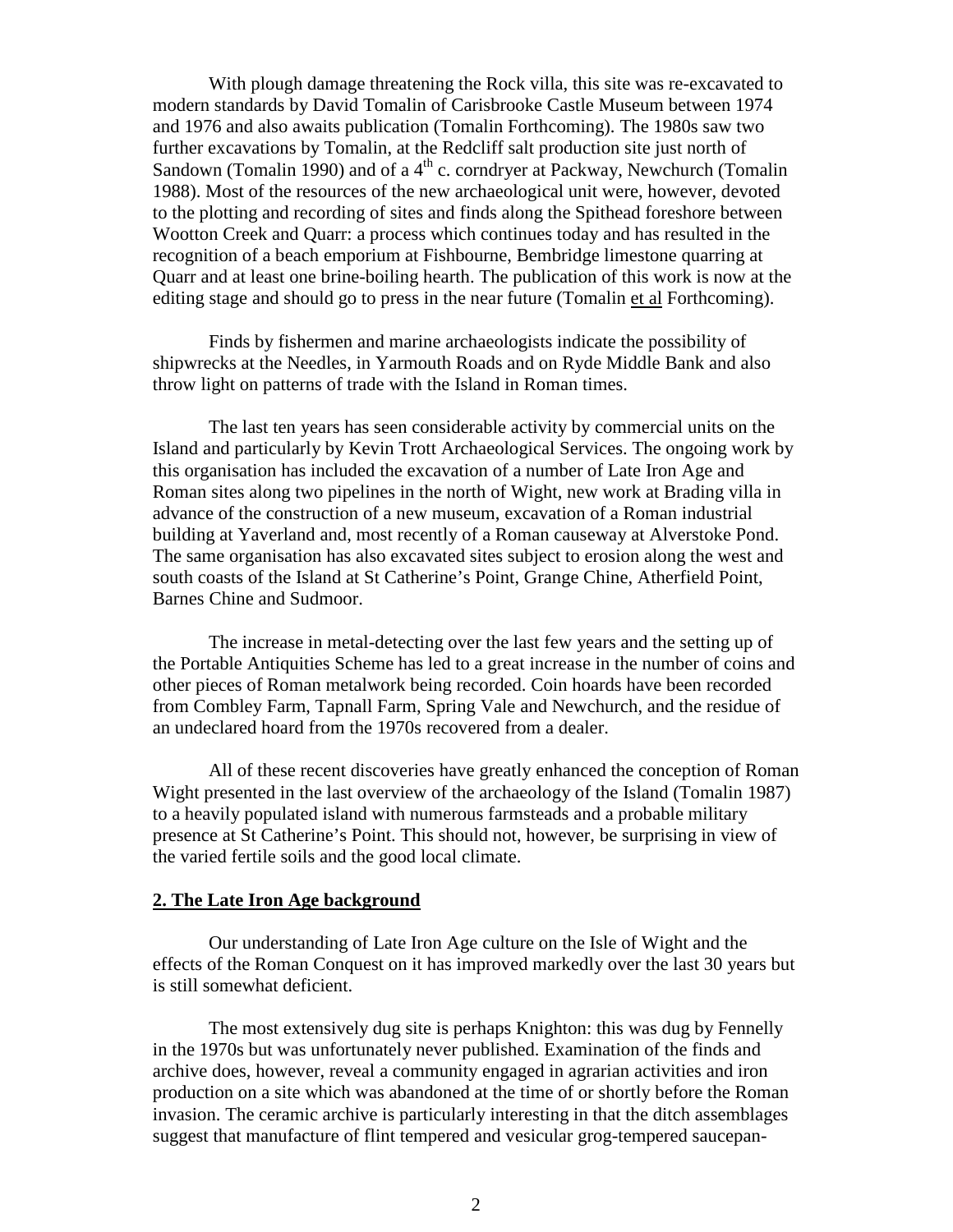pots, as well as slack-profiled bead-rim jars in similar fabrics, on the Island continued until shortly before the Roman Conquest: sandy Vectis wares, so typical of the Early Roman period, do not seem to have appeared until the beginning of the  $1<sup>st</sup>$  century AD and are found in direct association with the flint and grog tempered wares.

The site also produced much fired clay, including both raw-fired and organictempered kiln bar fragments. These fragments do not include pieces from briquetage containers; indeed the inland situation of Knighton would make even the drying of sea-salt unlikely. What we have here may be evidence for pottery manufacture, although other industrial processes are possible

The nearby site of Havenstreet, excavated by Kevin Trott on the line of the Sea Clean pipeline (Lyne 2001, Trott 2001, p.18-19, SMR 4028) also has evidence for iron production and provides a clearer sequence of events. Ditch 44 on that site seems to have remained open from c.50BC to 0BC. It yielded a lower assemblage of grogtempered saucepan-pots and calcined-flint-tempered globular bead-rim jars accompanied by Campanian Dressel 1A (c.130-50BC) and Catalan Dressel 1  $(c.50BC-AD20)$  fragments, suggesting deposition during the mid-1<sup>st</sup> century BC. A later assemblage from the same ditch has a much smaller grog-tempered saucepan-pot element: the much larger quantities of calcined-flint tempered ware have a much wider range of forms than previously and include open forms such as carinated beadrim bowls of Late Iron Age type in association with Catalan Dressel 1 (c.50BC-AD.20) and Dressel 2.4 (c.50BC-AD.50+) fragments. This assemblage was probably deposited during the last decades of the  $1<sup>st</sup>$  century BC and is totally lacking in Vectis ware.

Ditch 45 at Havenstreet has Late Iron Age Vectis ware forms in its lower fills but no amphorae. Calcined-flint and grog-tempered pottery in the earlier tradition is also present in a feature which can probably be dated c.0-AD.50. There is no evidence for post-Conquest occupation on this site either.

Another site with evidence for an end to occupation at the time of the Roman invasion is the newly-discovered hill-fort at Yaverland. The lower fills of the main defensive ditch yielded a couple of sherds of Middle Iron Age-Late Iron Age 1 character and the upper fills had nine sherds in a mixture of calcined-flint and early Vectis ware fabrics. A second yielded 33 fresh sherds in early Vectis ware fabric variants, including the greater part of a CAM 2 platter copy of c.10BC-AD.50 date. The top of the main defensive ditch contained a human skeleton which appears to have been deposited face down with its hands tied behind its back (Lyne Forthcoming A).

The pottery sequence from an Iron Age to Roman ditched enclosure at Mersley Farm has produced Middle Iron Age saucepan-pot and globular jar fragments in a variety of calcined-flint, grog and shell-tempered fabrics from the lower fills of the enclosure ditch and in association with Dressel 1 amphora fragments in bot Campanian Black Sand and Italian Volcanic fabrics. Late Iron Age and Early Roman Vectis ware fragments are predominant in the upper fills of the ditch; also associated with imported amphorae.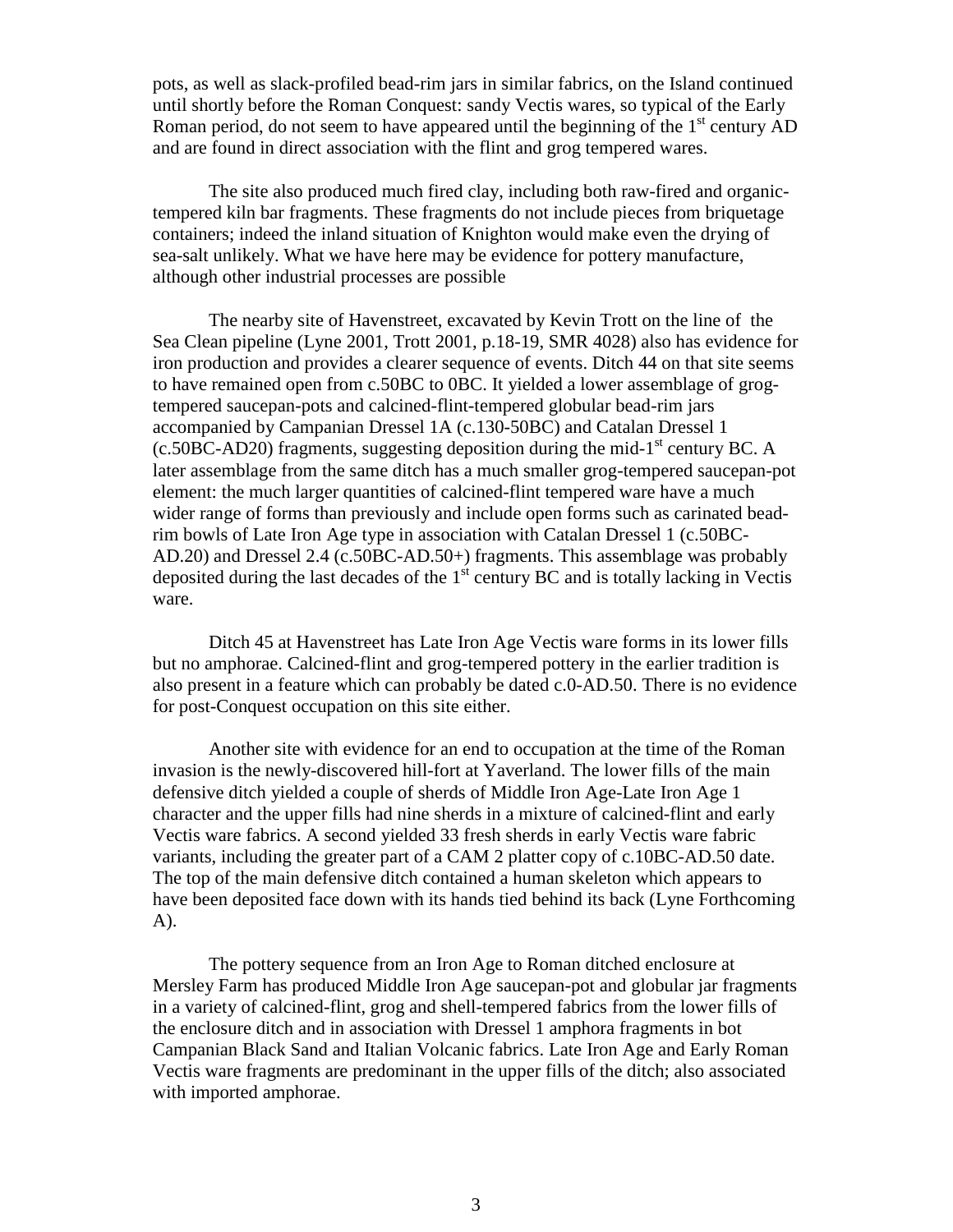Two shell-tempered fragments from Middle/Late Iron Age saucepan pots from Yaverland include tiny, largely complete fossil gastropod shells in their largely oyster shell filler. Similar fossil gastropod shells also occur in sand-tempered Late Iron Age and Early Roman Vectis ware sherds from the Fishbourne beach emporium site and they are also present in briquetage fragments from Yaverland.

This suggested to me that the pottery, like BB1 around Poole Harbour, was made on coastal brine-boiling sites. In an endeavour to locate the production site, I took all of the known sherds with fossil gastropods to the Natural History Museum. All of the shells were identified as being of the species Tarebia acuta – a species characteristic of the Headon Hill formation of the Upper Eocene. The best exposure of this formation is in the cliffs of Colwell Bay in West Wight, where a localised oyster bed is exposed. Examination of the cliff talus yielded Middle and Late Iron Age and Early Roman sherds along with briquetage and thus another Vectis ware production site.

The Isle of Wight has produced unusually large numbers of imported pre-Conquest amphorae from the Roman world (Carver 2001,Fig.21). They have been found on 35 Island sites; mostly rural settlements but including some underwater and inter-tidal locations. The latter locations include a probable anchorage site at Yarmouth Roads with fragments from at least 21 Dressel 1A amphorae and stray amphorae of the same type from Ryde Middle Bank and the Western Solent.

It would appear that the Isle of Wight played a significant role in the importation of wine from the Roman Empire through Gaul during the period 100- 50BC before the disruption of this trade by Caesar's Gallic wars. When importation recommenced, it was no longer that of Campanian wine in Dressel 1A amphorae but of wine in Catalan Dressel 1, 1B and 2-4's. The presence of at least six Dressel 1B amphorae on the Island is unusual as most of the wine trade involving these was centred on the territories of the Trinovantes and Catuvellauni in the east of Britain. Two probable burials with amphorae of this type at Packway, Newchurch and Newport Goods Yard are also unusual as interments with Dressel 1B's are otherwise confined to the same tribal territories.

## **3. Landscape and land use**

The structure of the island is that of an eroded monocline of successive Cretaceous formations with its northern vertical edge made up of a long chalk ridge running from Tennyson Down and the Needles in the west to Culver Cliff and Whitecliff Bay in the east. The southern slopes of this monocline form the chalk ridge occupying the southernmost part of the Island between St Catherine's Point and Ventnor, with the area between these ridges being made up of a variety of earlier Cretaceous sands and clays exposed by denudation. The area to the north of this monocline is occupied by later Eocene and Oligocene clays, sands and limestones.

 The resultant variety of fertile soils, coupled with the good climate enjoyed by the Isle of Wight, attracted both cereal cultivation and livestock rearing in Roman times. There is good pollen evidence for continued woodland clearance, both on the heavy Tertiary clays of the north of the Island in the countryside around Newnham Farm, Binsted and at the Clatterford villa on the chalk in the centre. Of the 47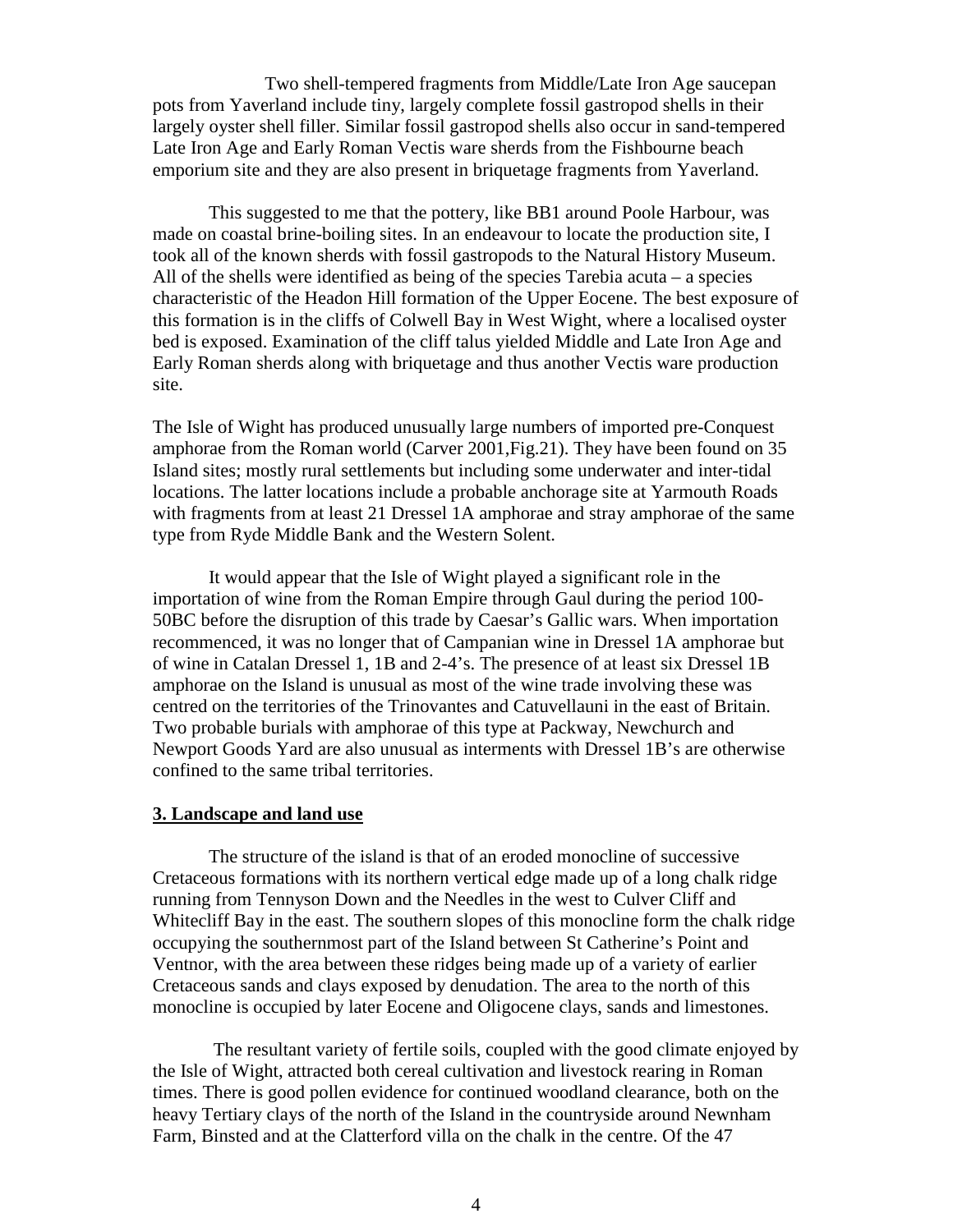excavated Roman occupation sites on the Island, cited here, four are on the clays and sands of the Wealden formations of West Wight, six are on the Lower Greensand and Gault clay, eight on the Upper Greensand and Chalk, 14 on the Tertiary clays, sands and limestones of Northern Wight, five on gravels, two on brickearth and seven on the coastal landslips along the south and west coasts.

Most of the Celtic field systems that must once have existed on the Island have been obliterated by later agricultural activity but some of the high ground of the chalk ridge crossing the Island has escaped cultivation since Roman times. Field systems are still visible on the Upper Chalk at Brighstone (SZ42658422,SMR305), Pitts Down Calbourne (SZ42908580,SMR411), Little and Newbarn Downs Calbourne (SZ43908580,SMR412), Mersley Down Newchurch (SZ55908740, SMR 991), Ashey Down Newchurch (SZ57308770, SMR 992) and Brading Down (SZ60108670, SMR 1058)

The Clatterford villa site has evidence for the cultivation of spelt wheat and its processing on site during the  $1<sup>st</sup>$  to  $3<sup>rd</sup>$  centuries, whereas the mid-4<sup>th</sup> century dryer at Packway, Newchurch was used for drying bread-wheat and barley (Tomalin 1988). Recent excavations at Brading villa are suggestive of more specialised agrarian activities. There is very little evidence for cereal cultivation on a villa estate where the main crop appears to have been the Celtic bean. There is further evidence for the cultivation of such beans at the Clatterford villa and at Flowers Brook, Ventnor: they may have been dried and ground up to make flour or porridge.

The pottery assemblage from the late  $3<sup>rd</sup>$ -to-early  $4<sup>th</sup>$  century building at Rock has abnormally high numbers of flagons represented. This and the presence of a ?wine press base in front of what appears to be a two story stone building with undercroft rooms suggests that we are dealing with a winery with storage facilities. The situation of the site beneath the south facing slope of the chalk ridge running across the centre of the Island would also be ideal for the cultivation of the vine. It has also been suggested that the terraces on the south side of Mersley Down further to the east indicate the presence of another Roman vineyard (Kevin Trott pers comm.).

The rearing of cattle was important at Brading and there is some evidence for their slaughter on site and the tanning of their hides to make leather during the late Roman period. Other cattle reared on the Island were driven down to the beach at Fishbourne during the late  $4<sup>th</sup>$  century before being pole-axed and having their carcasses loaded on boats for either export or military supply.

#### **4. Settlement**

The best known aspect of Roman occupation of the Isle of Wight is that of substantial stone-built farmsteads or villas lived in by people of substance. In 1987, it could be said that there were eight such buildings on the Island, at Gurnard (Kell 1866, SMR 1483), Brading (Price and Price 1881 and 1900), Combley (Fennelly 1969 and 1971, SMR883), Carisbrooke (Spickernell 1860), Shide (Stone 1929), Rock (Tomalin Forthcoming), Clatterford (Kell 1856) and Bowcombe (Sydenham 1945, SMR2015). Of these, Gurnard, Carisbrooke, Clatterford and Bowcombe were the targets of poorly-recorded  $19<sup>th</sup>$  century or later excavations, although more recent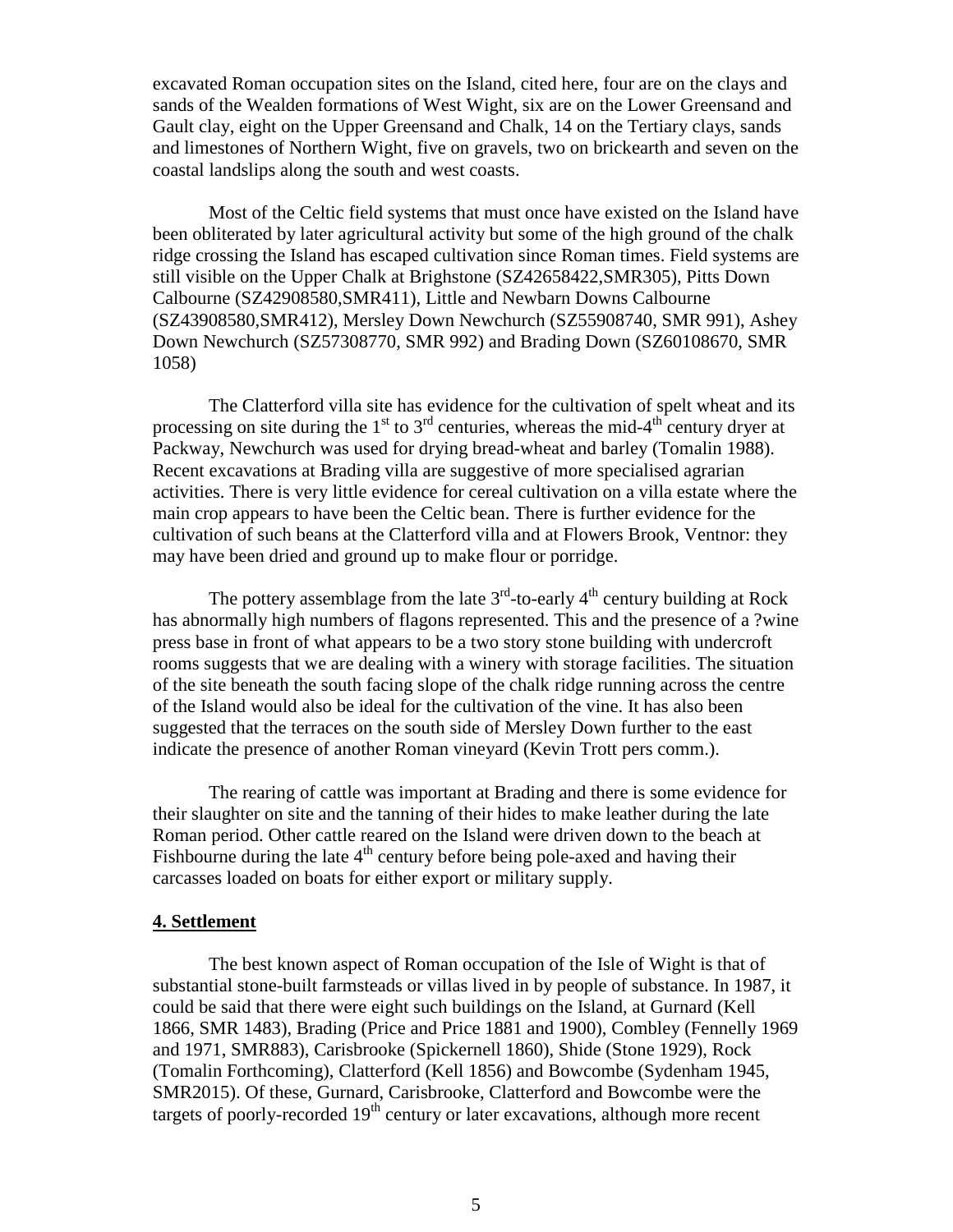work at Clatterford has done much to improve our knowledge of that site (Busby et al 2001).

The excavations at Brading were well-recorded by  $19<sup>th</sup>$  century standards and more recent but as yet unpublished excavations have done much to improve our knowledge of the history and economy of this villa estate. The Shide villa at Newport was also well recorded by the standards of the day and, once again, more recent unpublished work has added to our knowledge of the earlier Roman history of the site. The unpublished excavations at Combley and Rock during the 1960s and 1970s have also provided considerable information about those buildings.

As can be seen from this account, the operative words are 'poorly-recorded' and 'unpublished' and to this list can now be added probable and even less understood buildings at Mersley Farm (SMR1022), Rew Street (Sydenham 1944, SMR583), Chawton (Trott 2004, SMR 5248 and SMR 5253) and Watergate Newport (Frere and Tomalin 1991, SMR 926).

The three 'villas' that have furnished information about their early histories (Brading, Combley and Shide) indicate the presence of fairly humble establishments during the late 1<sup>st</sup> and 2<sup>nd</sup> centuries. Fragmentary remains of the stone wall foundations for a building of indeterminate plan were located for the pre-Flavian Phase 1 at Combley and were associated with a variety of imported Gallo-Belgic finewares. This building was replaced during the late-first to early  $2^{nd}$  century Phase 2 by a simple two or possibly three cell cottage. A similar structure seems to have existed at Brading (Tomalin and Hanworth 1998,1) in association with areas of late  $1<sup>st</sup>$ century occupation, including a possible pottery clamp, and considerable quantities of briquetage (Trott 1999).

Late  $1<sup>st</sup>$  to early  $3<sup>rd</sup>$  century occupation on the site of the later villa building at Newport (Shide) is represented by a ditch, midden and earthfast post built structure with more evidence for sea salt production or use in the form of briquetage fragments (SMR 855).

Elsewhere on the Island, a number of low status native sites of early Roman date have been located along the south and west coasts. The Ventnor area has yielded a number of shell middens, at Binnel (SMR693, SZ52407580), Gills Cliff (Benson 1954, SZ55627758), 'Lyncombe' Castle Road (SMR742, SZ55617742), 'Salcombe' Castle Road (Poole 1928, SZ55567738) and Steephill Castle (Basford 1980, SZ55257719). The Gills Cliff site was subjected to further excavation by Kevin Trott in 2000 and shown to consist of a northern midden of Middle Iron Age date and a southern one with ceramic evidence for Late Iron Age and Early Roman activity up until c.AD.70/100. A shell midden at St.Catherine's Point (SZ49907520) yielded further pottery of Late Iron Age and early Roman date between the wars (SMR3388).

There are further early Roman occupation sites along the west coast of the Island with little sign of substantial buildings. Atherfield Cliff (SZ45207912) had ditches and pits (Sherwin 1936): further work by Kevin Trott has yielded several pottery assemblages of Late Iron Age to  $4<sup>th</sup>$  century date from a variety of similar features . Barnes Chine (Trott 2004A, SMR 5596, SZ43558075) also had ceramic evidence for occupation throughout the Roman period, very little of which was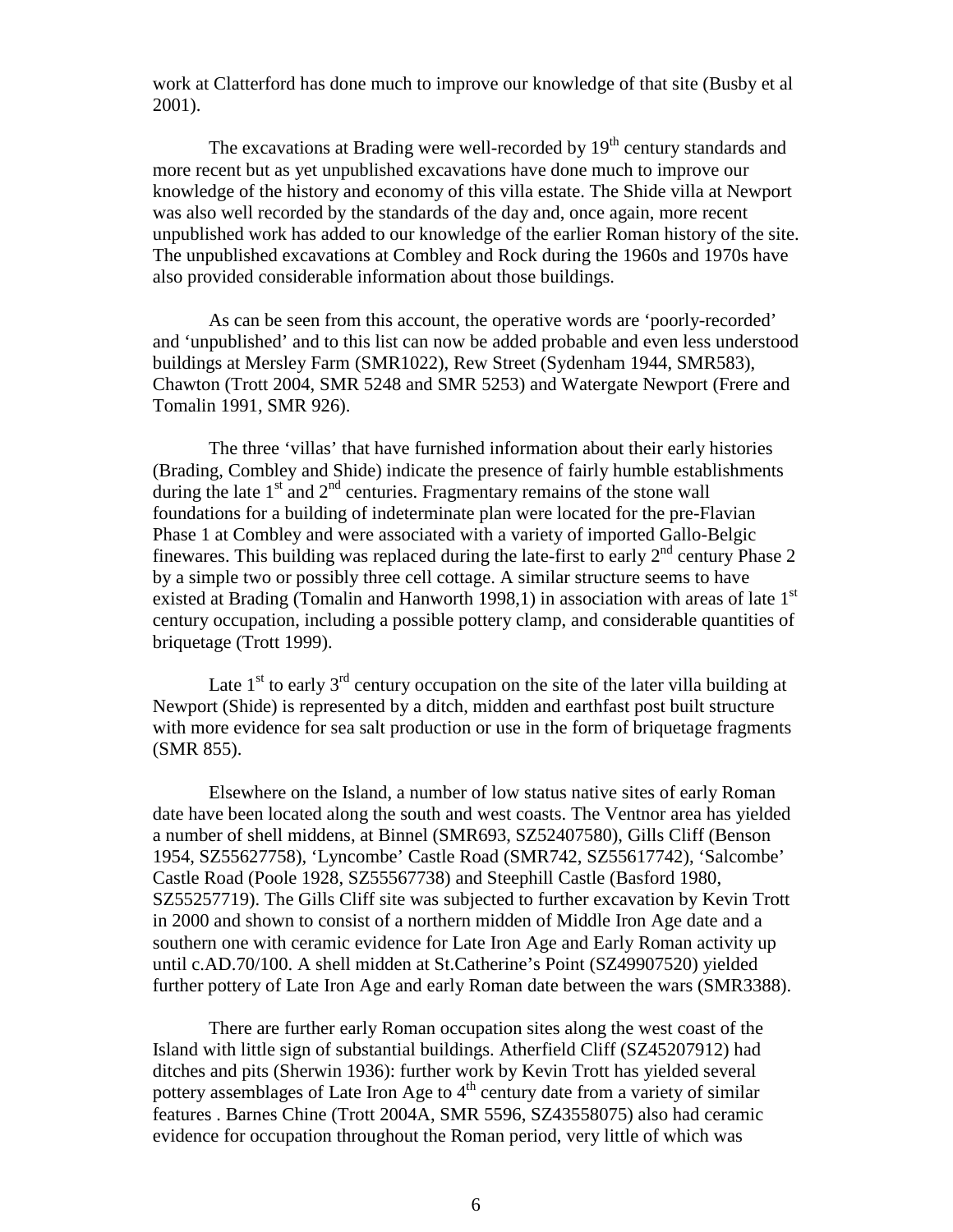stratified .The two Grange Chine sites at SZ42098168 and SZ42198163 (SMR1873) produced ceramic evidence for occupation throughout the Roman period and Sudmoor Site 1 (SMR 1365, SZ39878252) yielded traces of three huts (Dunning 1935, Sherwin 1939A, Hookey 1951) with pottery indicating occupation from the Late Iron Age until the early  $2<sup>nd</sup>$  century.

The presence of brine-boiling hearths in Late Iron Age-to-Early Roman contexts at Barnes Chine and Grange Chine and the coastal siting of these sites suggests that their economies were based on salt production and fishing, with the fragments of bitumen noted by Kell at Barnes Chine (SMR322) perhaps being used to seal jars of salt or some other marine produce. An elongated amphora-like Vectis ware jar from Grange Chine may also have been used to transport a product (Lyne Forthcoming B): another example of this type of vessel is known from Yaverland on the east side of the Island (Lyne Forthcoming A). Early Roman sea-salt producing sites are also known at Redcliff north of Sandown on the east coast of the Island (Tomalin 1990, SMR1126) and on the beach at Fishbourne on the north-east coast (SMR5637).

Other Early Roman occupation sites with little evidence for substantial buildings are known from Ashey Down, Newchurch (Drewett 1970,55,SMR1794), Lake Middle School (Brading 2001,PMR2259), Mersley Farm (Trott 2002A,SMR 2463), Queens Road Newport (Sherwin 1939B,SMR852), Quarr Beach Site 4, Briddlesford Lodge Farm (Anon 2005, p.38-40, SMR 3966), Padmore Farm Whippingham (Anon 2005,p.25-29, SMR 4581), Dores Farm Arreton (Trott 2001,p.17), Yaverland and South of Centurion's Copse Bembridge (Trott 2002B, 10- 11): casual Roman finds from other places on the Island suggest that the true number of Early Roman occupation sites in the Late Iron Age tradition is considerably greater.

The late  $3<sup>rd</sup>$  century onwards saw changes in the pattern and nature of settlement on Vectis, with many of the native occupation sites failing to outlive the second century. Phase 3 at Combley saw the construction of an aisled farmhouse c.AD.250 on the east side of the cottage structure. It is tempting to regard this structure as evidence for the Combley estate being bought up by another elsewhere and run by a bailiff living in the old cottage and slaves based in the aisled barn. The presence of two mosaics in the aisled barn does, however, suggest a higher status for the building. Phase 4 saw the replacement of the old cottage by a new bath house, perhaps at the end of the  $3<sup>rd</sup>$  century. It has been suggested that this building served 'both managers and tenants of the estate as well as the owner of the establishment' (Fennelly et al Forthcoming).

The later history of Brading villa was somewhat different. A period of industrial activity took place in front of the villa house during the mid- $3<sup>rd</sup>$  century, involving a possible kiln making Vectis ware succeeded by a furnace used for parching crops of Celtic beans. This is not what one would expect to be taking place in front of the entrance to a farmhouse and suggests that the building had been downgraded. Very soon after this, and at about the same time as the Combley aisled barn was constructed, the old farmhouse was rebuilt as a substantial winged corridor house. This house was equipped with a series of fine mosaics and was clearly lived in by people of substance. The construction of this new house was accompanied that of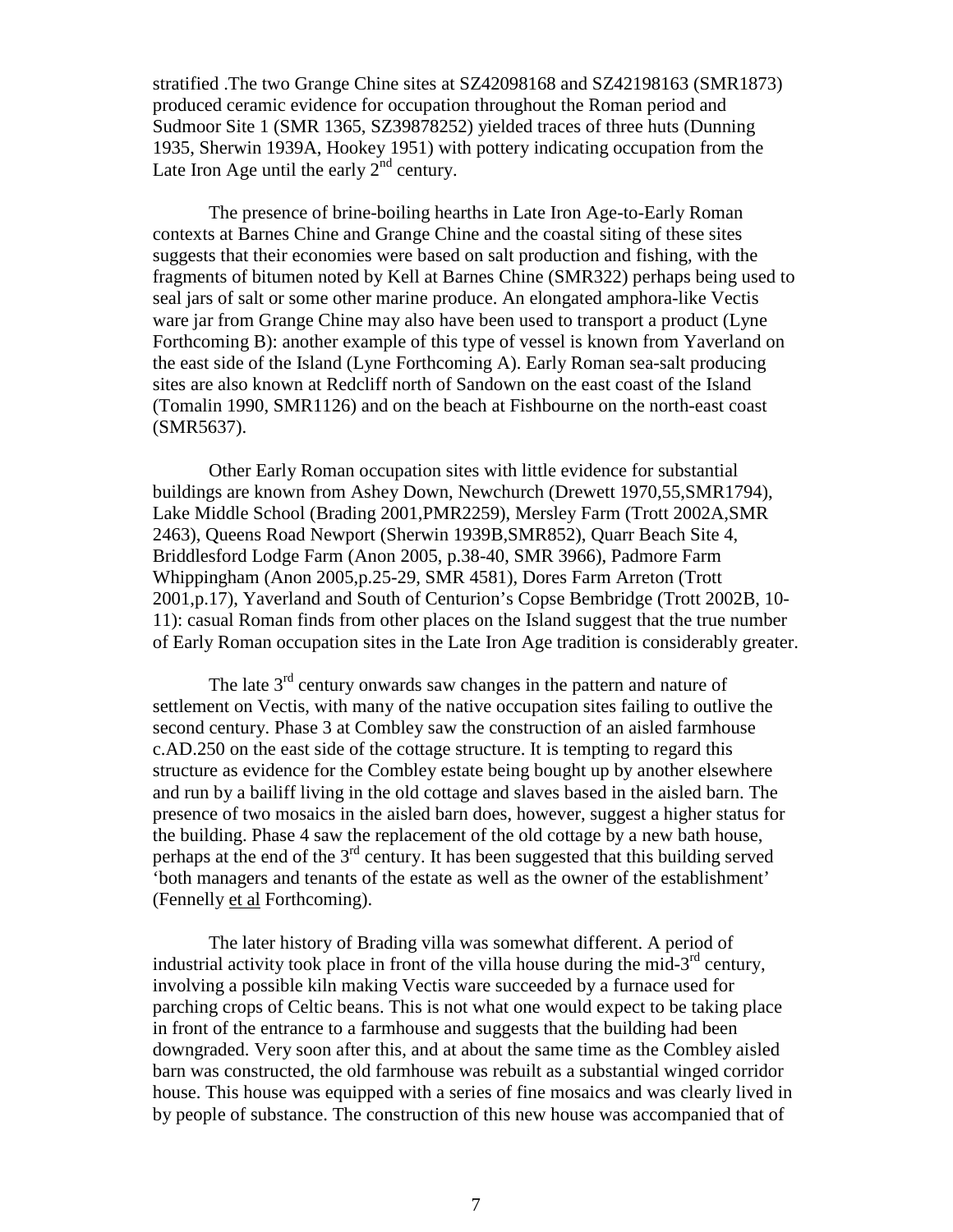an aisled barn similar to Combley, a nymphaeum and probably the detached bath block at the east end of the south range.

The mid- $3<sup>rd</sup>$  century (c.AD.270) also saw the construction of the substantial winged corridor house at Shide,Newport, incorporating a small bath block. Little is known of the other villa buildings but sewer trench excavations indicate that there was a walled courtyard to the south of the house and traces of another hypocausted building were discovered in 1933 (SMR855).

The aisled building at Carisbrooke has much in common with that at Combley in having a mosaic in the principal room and a bath house. The dating is difficult to arrive at because of the poor recording of such an early excavation but the coin list suggests construction during the mid-to-late  $3<sup>rd</sup>$  century.

The small five room corridor house at Rock was constructed c.AD.275 and may have had a specialised function. Quantification of the pottery assemblages from the building show abnormally high percentages of flagons: this, coupled with the circular base of what may be a press immediately in front of the structure, the southfacing aspect and the light chalky soil, suggest the possibility of viticulture and the bottling and storage of wine.

This great flowering of villas on the Island between 250 and 270 suggests increased prosperity but all this came to an end some 50-to-80 years later. A lack of post-330 pottery forms at Combley, together with the latest coins from the site, suggests that occupation ceased during the mid- $4<sup>th</sup>$  century. Recent excavations at Brading villa provide a clearer picture of the abandonment of the villa house between 300 and 330 and its later conversion into an agricultural building. Disarticulated human remains from within the villa house and some evidence for burning suggest the possibility of a violent event leading to its abandonment.

Glassware, pottery vessels and a variety of other objects of  $3<sup>rd</sup>$  century date may have been salvaged from the house and dumped in Rooms 16 and 17 of the aisled building: this and other buildings continued to function but now, perhaps, as the administrative centre of a bailiff run estate for an absentee owner.

The mid-4<sup>th</sup> century saw the ripping out of some of the room partitions within the derelict farmhouse and the installation of a corn-dryer at the northern end of the front corridor. A scarcely circulated nummus from within the corn-dryer is dated c.AD.348-50 (Lyne Forthcoming C)

.

Occupation in the Shide,Newport villa house also seems to have ended early. The pottery includes nothing which need be later than c.AD.320 and, whereas the latest coin from off of the floor of the villa farmhouse at Brading is one of Allectus (c.AD.293-6), the latest coin from Newport is of the Tetricii (c.AD.271-4). As at Brading, human remains in the form of a woman's skull and femur were found in the destruction debris of the building.

The building at Rock also seems to have been largely abandoned during the mid-4th century. Later occupation was very limited in scale and restricted to squatting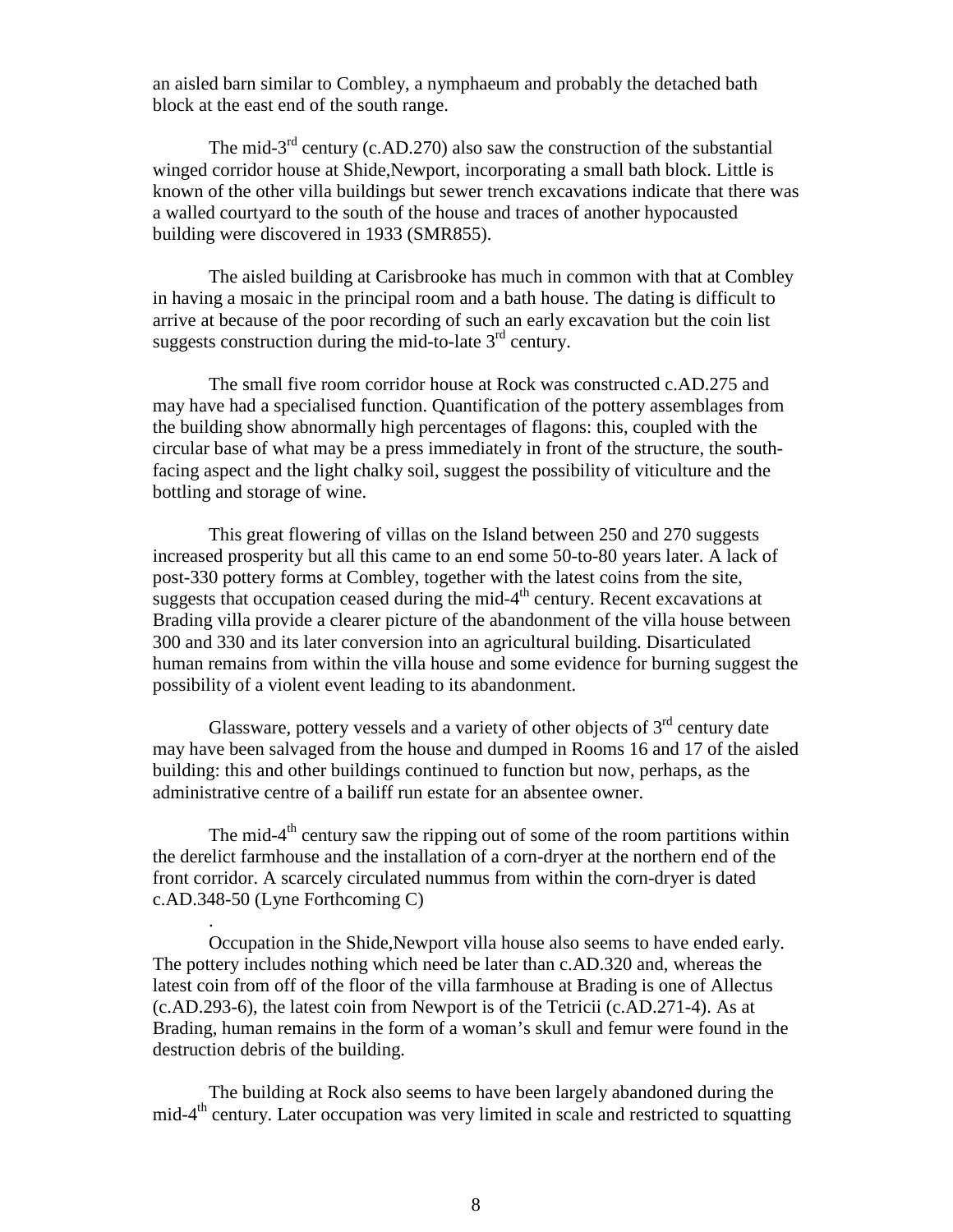in a ruinous building after AD 370. A corndryer was constructed in Room 4 during this period of squatting when the building was already lacking much of its roof.

We have little information about the Carisbrooke and Clatterford villas (SMR1706) but the coin list from Spickernell's excavation of the aisled building at Carisbrooke suggests that it too was abandoned during the mid- $4<sup>th</sup>$  century. Dating of the winged corridor villa at Clatterford is uncertain due to lack of excavation but excavations in Building 2 to its south-east suggests construction during the late-3<sup>rd</sup> century and cessation of occupation during the early  $4<sup>th</sup>$  (Busby et al 2001,102-3).

Field-walking over the site of the Packway, Newchurch villa building has produced pottery of  $4<sup>th</sup>$  century date and, together with the mid  $4<sup>th</sup>$  century pottery from the excavated corn-dryer, indicates a Late Roman date for the structure. Lesser occupation sites with Late Roman pottery include Brickfield Farm Cottage Calbourne (SMR1372), Rew Street (Sherwin 1936,SMR582), St Catherine's Point (SMR2063), Chessell Calbourne (SMR 5259), Chillingwood Copse (Trott 2001, p.19-20, SMR 4551), Great Biddlesford Farm, Atherfield Point, Sudmoor, Grange Chine, Limerstone Down Brighstone (SMR299), Rookley Farm (SMR824), Quarr Beach Site 4 (SMR 5328) and Yaverland. The last-mentioned was an industrial site and is dealt with below under that heading: the rest are represented by little more than occupation horizons. An occupation site in Shalfleet Vicarage Garden can only be broadly dated to The Roman period and produced pottery, tile and evidence of metal-working (SMR2512).

The material culture of the inhabitants of the Island seems to have differed little from that of those on the mainland. Articles of personal adornment, such as brooches, pins, rings and the like are the same and either imported or copied locally: the same applies to other objects such as the linch pin from Brading. The pottery making traditions were, however, different and are dealt with in detail under the heading of 'Crafts and Industries' below.

#### **5. Ceremony, ritual and religion**

Most of the evidence for ritual activities in Roman times usually comes from burials, so it is unfortunate that all but one of those on the Island were excavated during the  $19<sup>th</sup>$  century with few records being kept. Three 'sepulchral' urns were found in Grove Road Ventnor (Kell 1856, SMR 746) and more than 20 when making a railway cutting through Hunny Hill Carisbrooke in 1861 (Wilkins 1862). The account of the discovery of a stone cist at Sheepwash Freshwater is more informative (SMR 49). This contained a human cranium and a two-handled Vectis ware jar.

Further possible indications of the continued Celtic practice of the veneration of the human head takes the form of carved stone heads from Luccombe Shanklin (SMR 735) and Culver Cliff Bembridge (SMR 1173).

Drewett's excavation of two Bronze Age barrows on Ashey Down (1970) indicated that both had been the object of some kind of veneration during the Roman period. Both produced  $2<sup>nd</sup>$  to  $4<sup>th</sup>$  century Roman coins: Barrow 8 also yielded 30 sherds of Roman pottery and Barrow 9 had a similarly dated secondary inhumation inserted into it.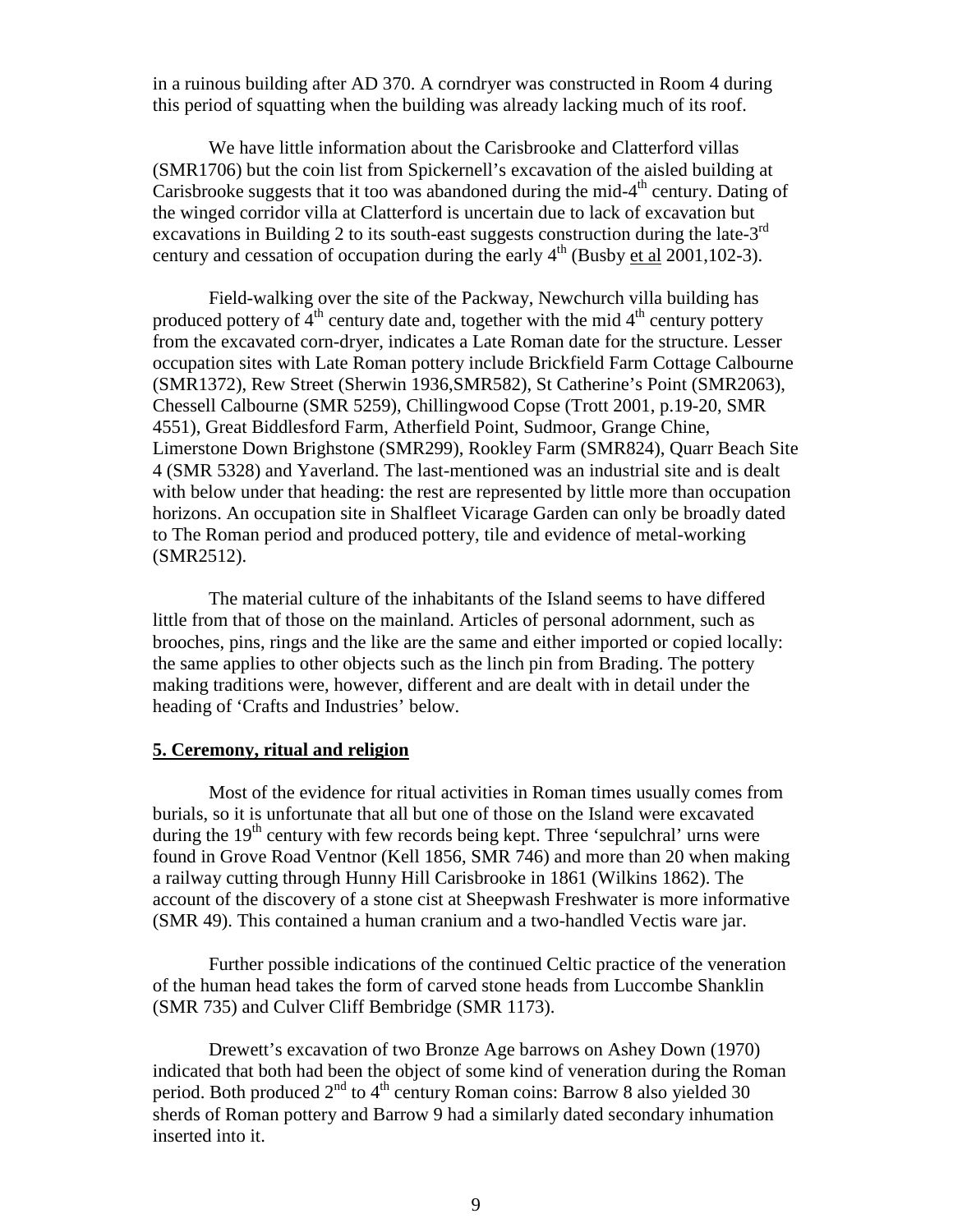Fishing must have been a significant part of the economy of Vectis: a complete New Forest flagon, ritually killed by having a hole drilled in its side, was recovered from the sea bed in Newtown estuary and may have been tossed into the sea by fishermen to propitiate either Neptune or Oceanus.

Perhaps the most unusual evidence for religious practices comes from Brading villa. The Bacchus mosaic in the south-east corner of the final  $3<sup>rd</sup>$  c. building has a curious panel depicting a cock-headed man standing at the foot of a flight of steps leading up to a temple.To the left of this temple are two gryphons walking left and right. Recent excavations in the courtyard immediately to the east of this room uncovered a pit containing the skeletons of two cockerels.

The material salvaged from the villa house after its sacking and stored in Rooms 16 and 17 of the aisled barn included a leaf-shaped copper alloy spoon bowl and a flower-shaped cup in similar material. The glass in the same deposit included fragments from an oculus (Shepherd Forthcoming).

One of the symbols used by Gnostic sects on amulets is that of a fowl-headed man and another is that of human bodies with snakes for limbs. The Bacchus mosaic has a border of what appear to be tritons with fish-tails for legs. We lack details about the rites of Christian Gnosticism as most of their writings were burnt as heretical by the early Church Fathers. It does seem possible, however, that Gnostic rites of a Pagan or Christian nature were practiced by the inhabitants of the Brading villa during the late  $3<sup>rd</sup>$  century.

### **6. Military installations**

The lower enclosure at Carisbrooke Castle has been variously claimed to be Roman or Norman since its discovery during the 1920s (Rigold 1969, 129-30). More recent excavations by Young (2000) found no traces of Roman occupation and it was concluded that the enclosure was Late Saxon in date.

Unpublished and ongoing excavations by Trott at St Catherine's Point have, however, yielded a fragment from a CLBR stamped tile residual in a Late Roman enclosure ditch. Preliminary examination of the style of lettering suggests that this tile was produced at Boulogne and may have been used in either a signal station or military lighthouse at what is the southernmost point of the Isle of Wight (Lyne Forthcoming D). It would be very unlikely for the Romans not to have had some kind of beacon at this point.

#### **7. Crafts and industries**

The Isle of Wight straddles the entrances to two of the best natural harbours in Europe, namely Southampton Water and Portsmouth Harbour, and seems to have been of some considerable importance in the Late Iron Age wine trade between Britain and the Continent. Despite this fact, it appears that local pottery production on the Island remained firmly rooted in Late Iron Age technology throughout the 370 years of Roman occupation.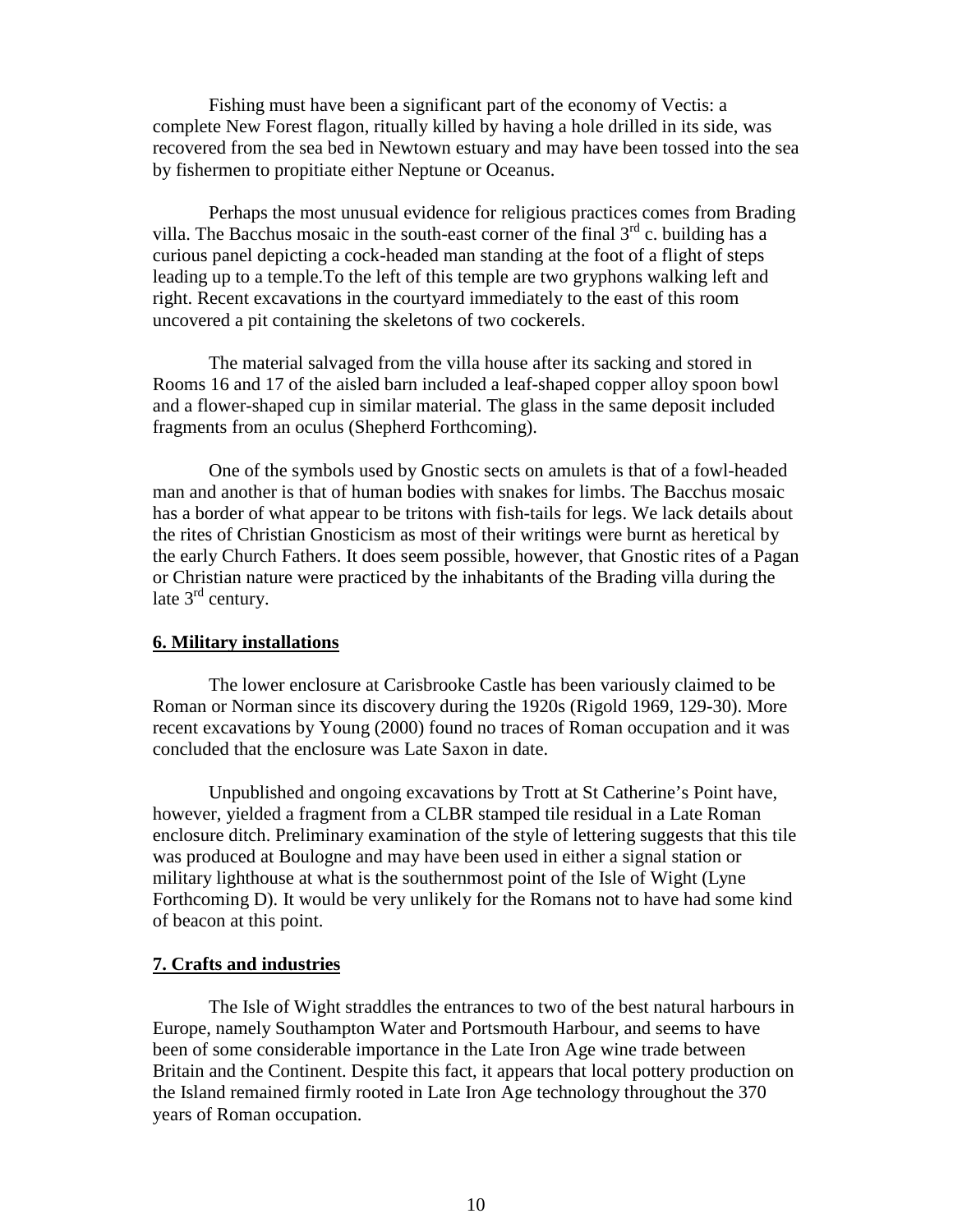The Vectis ware pottery industry was first recognised by Tomalin during the late 1970s and a preliminary corpus was published by him in 1987. The Late Iron Age to Late  $1<sup>st</sup>$  c. form range is similar to but more limited than that of the contemporary Durotrigian Black-burnished ware industry just across the water to the west of the Island in the Isle of Purbeck and around Poole Harbour.

The early form range is dominated by a variety of bead-rim bowls and jars and cooking-pots with weakly-everted rims. Open forms are few and far between. The most common fabric is grey or brown with profuse sub-angular quartz filler, fired reddish-brown with thin discontinuous surface greying. Another variant is fired black and can be difficult to distinguish from Durotrigian Black-burnished ware.

Tomalin is of the opinion that there were small pottery producing centres scattered across the northern part of Vectis and exploiting the varied Tertiary clays and wood from their natural tree cover as fuel for firing the wares. Kiln bar fragments have been discovered at the Combley villa site (Tomalin 1987,31) and an alleged kiln was recorded at Thorness in 1930 on the north coast of the Island just to the west of Cowes (Sherwin 1933, SMR566). The sketch by Sherwin appears to depict the base of a large circular oven; well in excess of a metre in diameter and floored with potsherds. There are no indications of flues, however, and it is more likely that this 'oven' was the substructure of a clamp. The pottery from Thorness indicates a  $2<sup>nd</sup>$  c.date

Ditch digging at Newnham Farm, Binstead near Ryde in 1983 sectioned seams of black sooty soil with potsherds in an area of wet marshy land with traces of old clay workings. The pottery includes spalled, oxidised and underfired everted-rim cooking-pots, flanged dishes and both incipient and developed beaded and flanged bowls, indicating  $3^{rd}$  and early  $4^{th}$  c. pottery production: a few Late Iron Age/Early Roman Vectis ware wasters are also present (SMR1455, Lyne Forthcoming E).

The evolution of the Vectis ware industry during the  $2<sup>nd</sup>$  and  $3<sup>rd</sup>$  centuries differs from that of the related BB1 industry in that the small island centres never became large concerns and did not, therefore, standardise their form range to the same extent. Second-century reeded-rim and flanged bowls betray Rowlands Castle and BB1 influence respectively. As with BB1, the everted and cavetto rims on cookingpots became more developed during the 3rd century: body decoration is, however, rare and obtuse-lattice decoration is virtually unknown.

The smallscale nature of Vectis ware production led to great variability in vessel sizes and a lack of uniform 'factory runs'. Pottery manufacture was probably subordinate to other activities such as sea salt production and fishing: preliminary work on the distribution of Newnham Farm Vectis ware indicates that it makes up only 10% of the  $3^{rd}$  and early  $4^{th}$  c. from the Yaverland site near Bembridge, only eight kilometres from the production site and is present in very small quantities at Brading. Household industry like this was clearly not geared to export but tiny numbers of 3<sup>rd</sup> c. vessels are found at sites along the mainland coast opposite the Island.

Vectis ware production finally ceased during the mid- $4<sup>th</sup>$  century after a long decline brought about by both the appearance of Late Roman handmade grog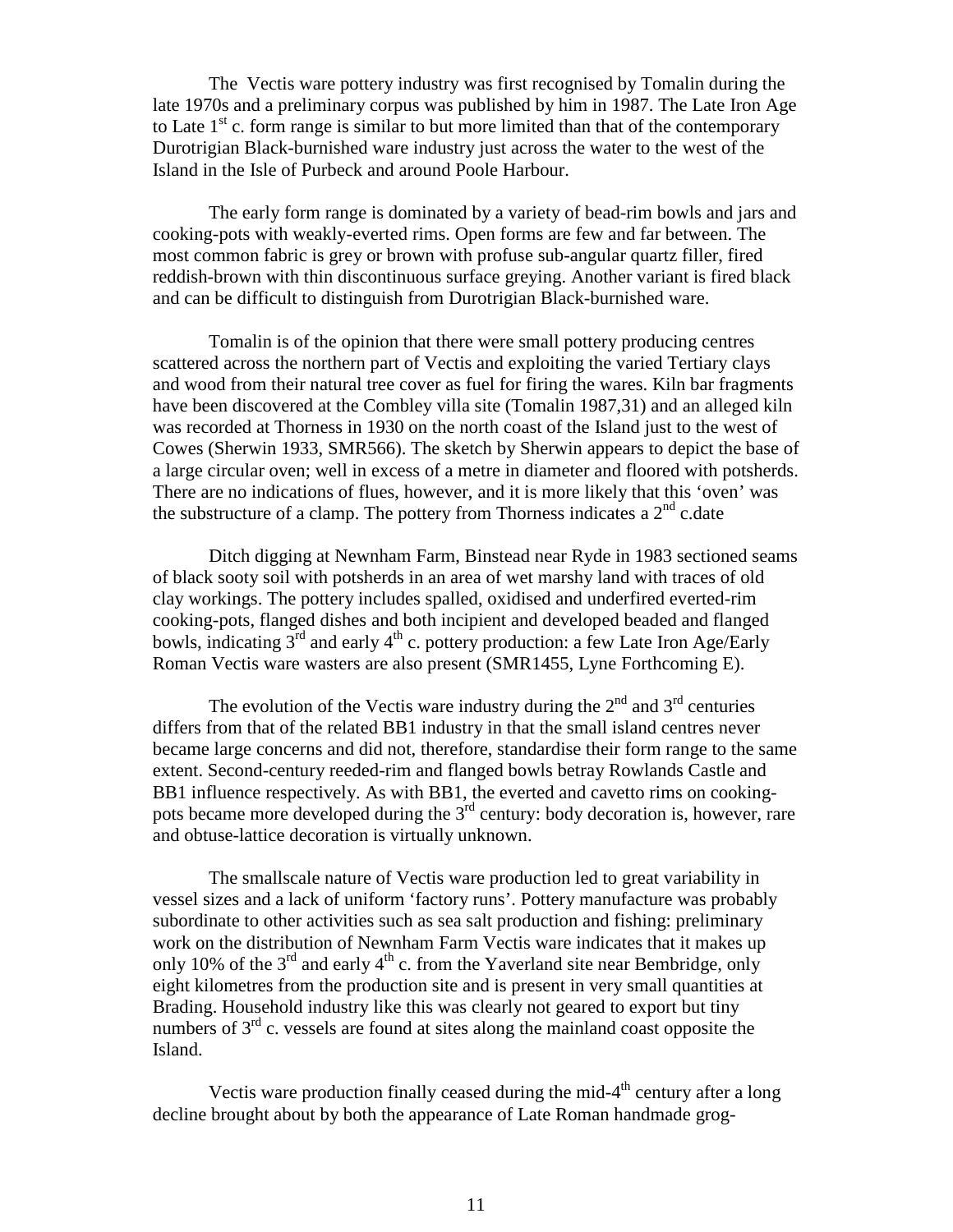tempered wares during the third quarter of the 3rd century and the mass importation of New Forest greywares on to the Island after 260-270.

The filler used in the local Late Roman grog-tempered wares is very similar to that used in some Vectensian Middle Iron Age saucepan pots and may be crushed briquetage. Clay pan supports from the Durotrigian brine boiling site at Hamworthy are in streaky white and orange fired Bagshot clay and the filler in Middle Iron Age and Late Roman grog-tempered pots from the Island and the mainland opposite consists of crushed white, orange and buff-fired clay grog.

Site percentages of Late Roman grog-tempered ware suggest a source in the north of Vectis and possibly along the estuary of the River Medina on or near the Bagshot clay outcrop. Why did the Late Roman grog-tempered ware producers revert to using a filler not used on Vectis since the Middle Iron Age? If we assume that the grog is crushed briquetage, then it suggests that supplies of such filler were only sufficient for limited pottery production. An increase in pottery production on salterns during the Late Iron Age and earlier Roman period may have led to the potters looking for a more prolific source of filler such as beach and cliff-face sand. A reduction in output after 270 may have in turn led to a reversion to old potting practices.

The mass importation of New Forest greywares seems to have commenced during the mid- $3<sup>rd</sup>$  century and was accompanied by that of colour-coated fineware beakers and other forms. This trade continued for about 150 years into the early years of the 5<sup>th</sup> century. Small numbers of Oxfordshire Red Colour-coated vessels also arrived on the Island during the  $4<sup>th</sup>$  century and one or two Alice Holt/Farnham greyware vessels are known from late-fourth century contexts at Brading and elsewhere.

Tile manufacture is suspected at Combley villa, as a large number of tiles from that source are distorted and fired a distinctive blue colour (Tomalin 1987,98). Such manufacture may also have taken place elsewhere on the Island but clear evidence is lacking. A site discovered on the line of the Seaclean pipeline just west of Chillingwood copse to the south-west of Havenstreet also has evidence for tile manufacture during the Late Roman period (K.Trott pers comm..)

The quarrying of building stone also took place on the Island and of Bembridge and Quarr 'featherbed' limestones in particular. Bembridge limestone was used for rotary querns, roofing slabs and general building stone and is present in one form or another on most 'villa' sites on the Island. This limestone was also used in the construction of Fishbourne Palace and earlier structures on that site. The probable quarries for this stone have been located at the low water mark on Quarr beach and have Atrebatic 'Overlap' pottery of latest Iron Age and pre-AD.60 date associated. These pots were probably dropped by stone masons brought over from the mainland.

There is some evidence for the importation of raw Kimmeridge shale blocks on to the Island and the production of armlets and turned vessels at Bouldnor beach (Trott and Tomalin 2003, SMR185). Such material was probably brought in by sea from the civitas of the Durotriges to the postulated emporium in Yarmouth Roads (see below).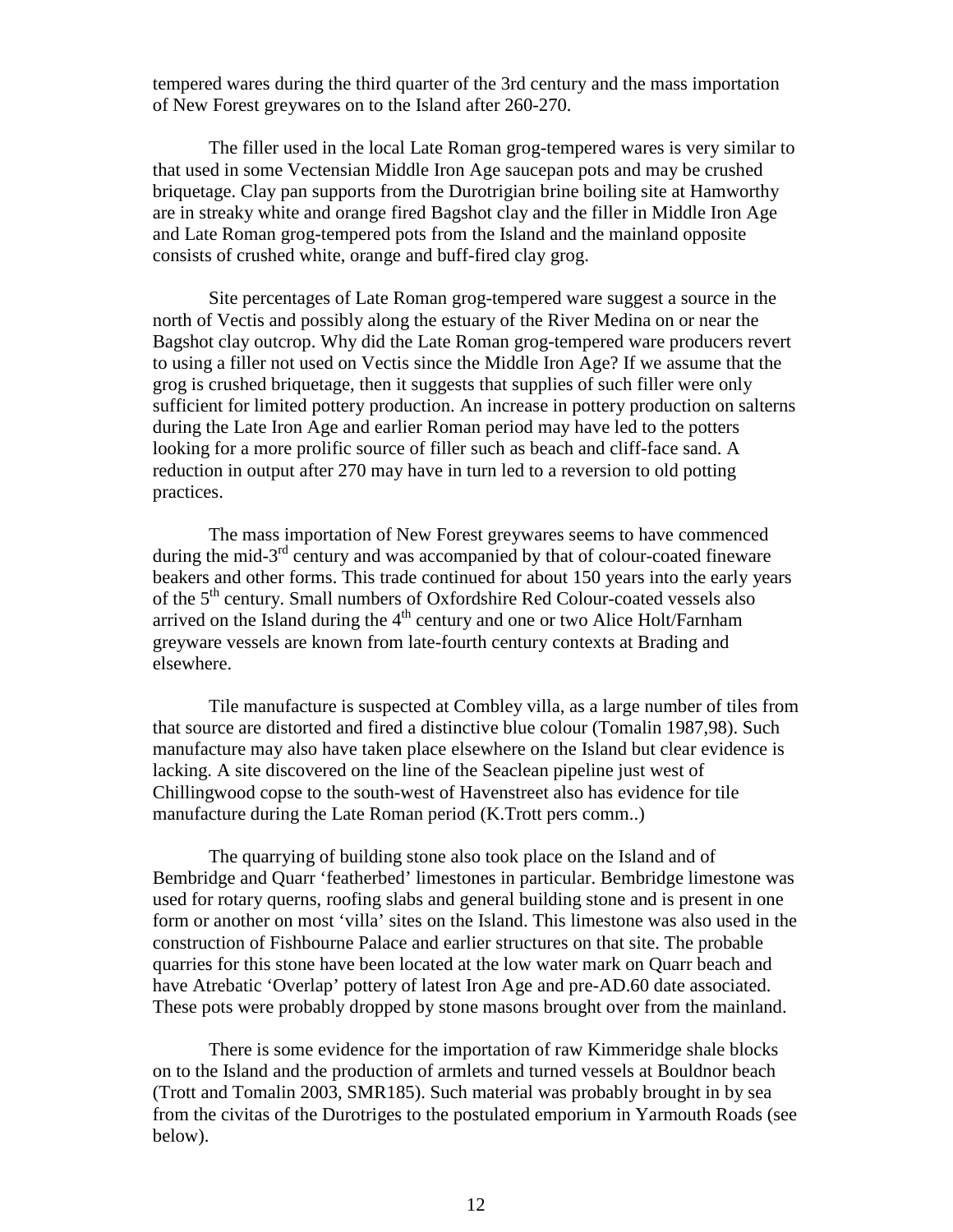Iron production also took place on a limited scale at several places on the Island. Slag is present in small quantities at Chillingwood Copse, Clatterford (Dungworth 2001,114), Merstone Arreton (Trott 2004B), Yaverland etc. The late 3<sup>rd</sup>-4<sup>th</sup> century building at Yaverland (Lyne, Trott 2002B, p.11-35) appears to have been industrial in nature, with evidence for the working of copper, lead, glass and iron. One of the items recovered from the building was a part-used billet of iron and indicates the importation of such material from elsewhere for processing on the site.

Another characteristic of the Yaverland site is the presence of abnormally large numbers of lead and copper weights, ranging in weight from 1 sicilicus (6.82gm) to a semis (163.72gm). Fragments from two steelyards are also present and the presence of part of a stone mould suggests that the workshop was used for the manufacture of articles of personal adornment. Small quantities of iron slag were also found at Brading as were globules and tap waste fragments of copper alloy.

### **8. Trading links and internal communications**

We have evidence for two emporia on the north coast of Vectis. The first of these was on Fishbourne beach at the entrance to Wootton Creek. The dredging and deepening of the channel used by car ferries from Portsmouth triggered off coastal erosion which stripped the sand from the beach and exposed black mud full of complete and semi-complete pots ranging in date from the Iron Age to the Medieval period.

These broken vessels are a mixture of broken cargo from beached vessels and jetsam from the galleys of the same. The Late Iron Age and Early Roman material has a predominance of Durotrigian pottery and its successor BB1: there is very little of the local Vectis ware. Durotrigian pottery occurs in significant amounts on most Island sites but in nothing like the amounts from the beach. It seems likely that merchants from Poole Harbour and Hengistbury Head beached their ships here to trade with the islanders.

Other ships took a shorter route from Chichester Harbour and included Rowlands Castle ware amongst their cargoes. Amounts are never large but suggest limited persistant trade from the late  $1<sup>st</sup>$  to the late  $3<sup>rd</sup>$  centuries. Yet other ships came from much further afield: a tripod bowl with rouletted decoration is a rare  $1<sup>st</sup>$  c. import from Aquitaine. South Gaulish and Central Gaulish Samian was also present on the beach and includes a complete Curle 15 bowl with a large stone embedded in its base. This is clearly a usable kiln second and may have been discarded from the galley of a ship trading in Samian to the Island. Other imported wares include Moselkeramik from Trier and East Gaulish beakers from Rheinzabern.

The second emporium was in Yarmouth Roads at the western end of the Solent. Material dumped from anchored vessels has been found in large quantities on nearby Bouldnor beach but nearly always in a heavily-rolled state. Other pots have been dredged up by fishermen off Yarmouth.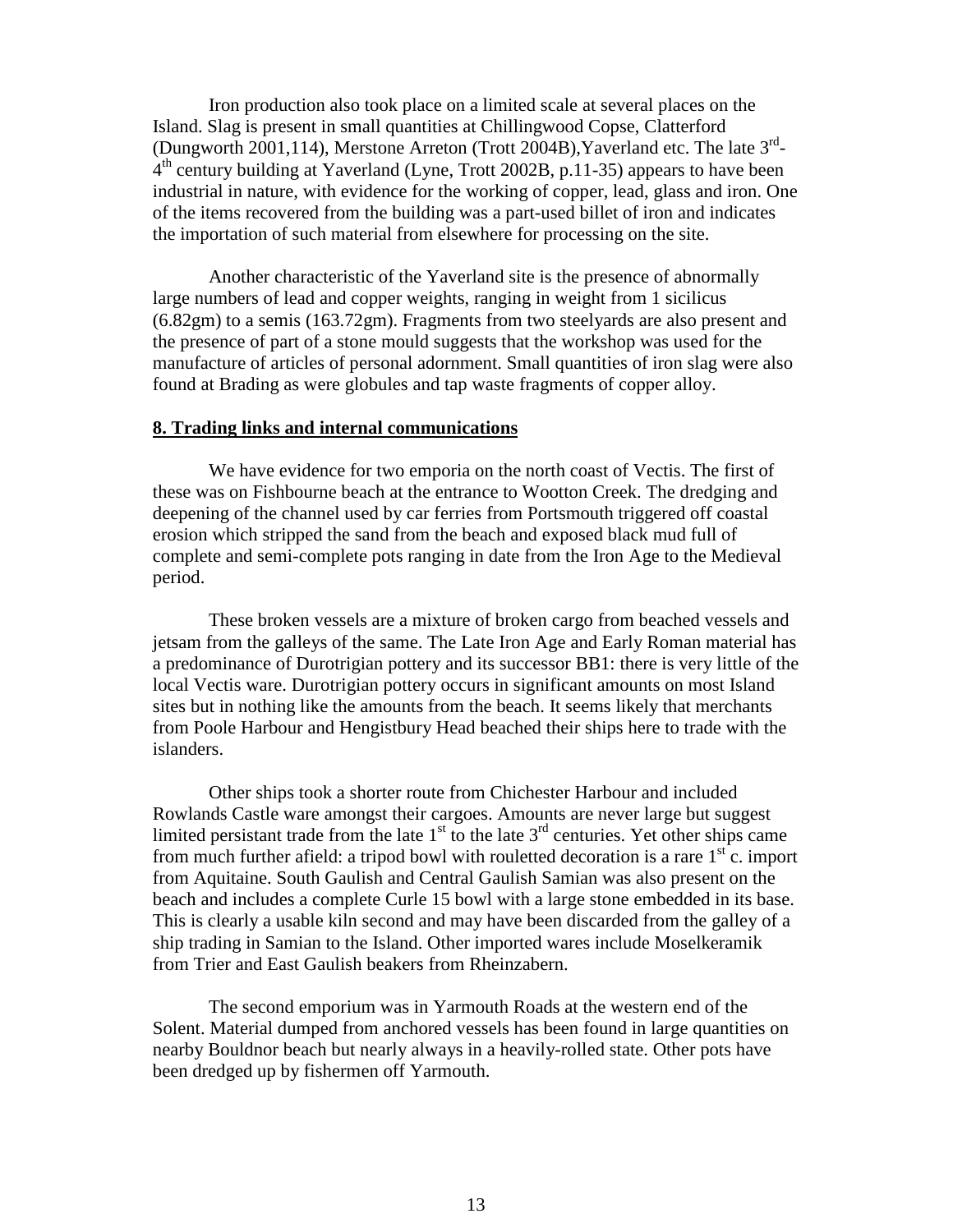A small hoard of  $2<sup>nd</sup>$  century sestertii and dupondii from the low water mark on the beach at Spring Vale at the eastern end of Spithead may indicate the site of yet another emporium.

There are suspected Roman wreck sites in both the Solent and Spithead and analysis of the pottery dredged up from these suggests that traders from western Gaul and South-West Britain brought their ships up the Solent, whereas ships from North-East Gaul, Eastern Britain and the Rhineland made use of Spithead for access to the Island and mainland anchorages opposite (Lyne Forthcoming).

We have already mentioned the evidence for importation of Samian, Moselkeramik and other finewares from the Continent during the  $1<sup>st</sup>$  to  $3<sup>rd</sup>$  centuries. Some of the pots salvaged from the Brading villa house and deposited in Rooms 16 and 17 could well be from a single mid- $3<sup>rd</sup>$  c. ship's cargo of Rhineland origin and acquired at the Fishbourne Beach emporium. They include two complete East Gaulish Samian bowls of type Lv Sb/Sh (c.AD.225-60 and c.AD.180-240), a Walters 79 example from the same source (c.AD.180-240) and six Moselkeramik indented beakers (c.AD.200-275).

Much larger quantities of BB1 vessels were imported from Dorset throughout the Roman period and were joined by similarly large quantities of New Forest grey and fine wares during the Late Roman period. One unusual aspect of the Late Roman importation of pottery is the presence of Oxfordshire greyware vessels at Brading (Lyne Forthcoming C) and Barnes Chine (Lyne 2004). A number of pink-grogtempered jars from the Towcester area are also present at the St Catherine's Point site in Late Roman contexts. Oxfordshire greywares and pink-grog-tempered wares other than storage vessels are virtually unknown on sites in the South-East of Britain and suggest some kind of direct trade link between Vectis and the Midlands of Britain.

We have already referred to the paucity of Vectis ware on the mainland. The great increase in ceramic imports, and in particular from the New Forest kilns, during the mid- $3<sup>rd</sup>$  century was matched by a considerable increase in ceramic exports from the Island. This increased exportation was entirely driven by Late Roman Grogtempered wares, which are now found in appreciable quantities on sites in the Hampshire Basin and West Sussex and as far north as Berkshire (Lyne 1994, Industry 6A). This trade may well have taken place on the back of that in sea salt and became increasingly significant in the later years of the  $4<sup>th</sup>$  century.

Coinage supplied to the Island during the Roman period also gives clues as to trading links. The most striking of such clues is supplied by a bag of coins dropped into the surf during trading transactions at the emporium on Fishbourne Beach. This group of 70 coins (Lyne Forthcoming H) includes 22 large Ae2s of Magnus Maximus, one of Theodosius 1 and a copy of a similar coin of Gratian. These all date between 381 and 387 and show little sign of ever having been in circulation.

Coins of this type are particularly scarce in Roman Britain and what there are tend to come from coastal sites such as Richborough, where as many as 11 are recorded. None are recorded from Canterbury, Chichester, Portchester, Bitterne or Exeter.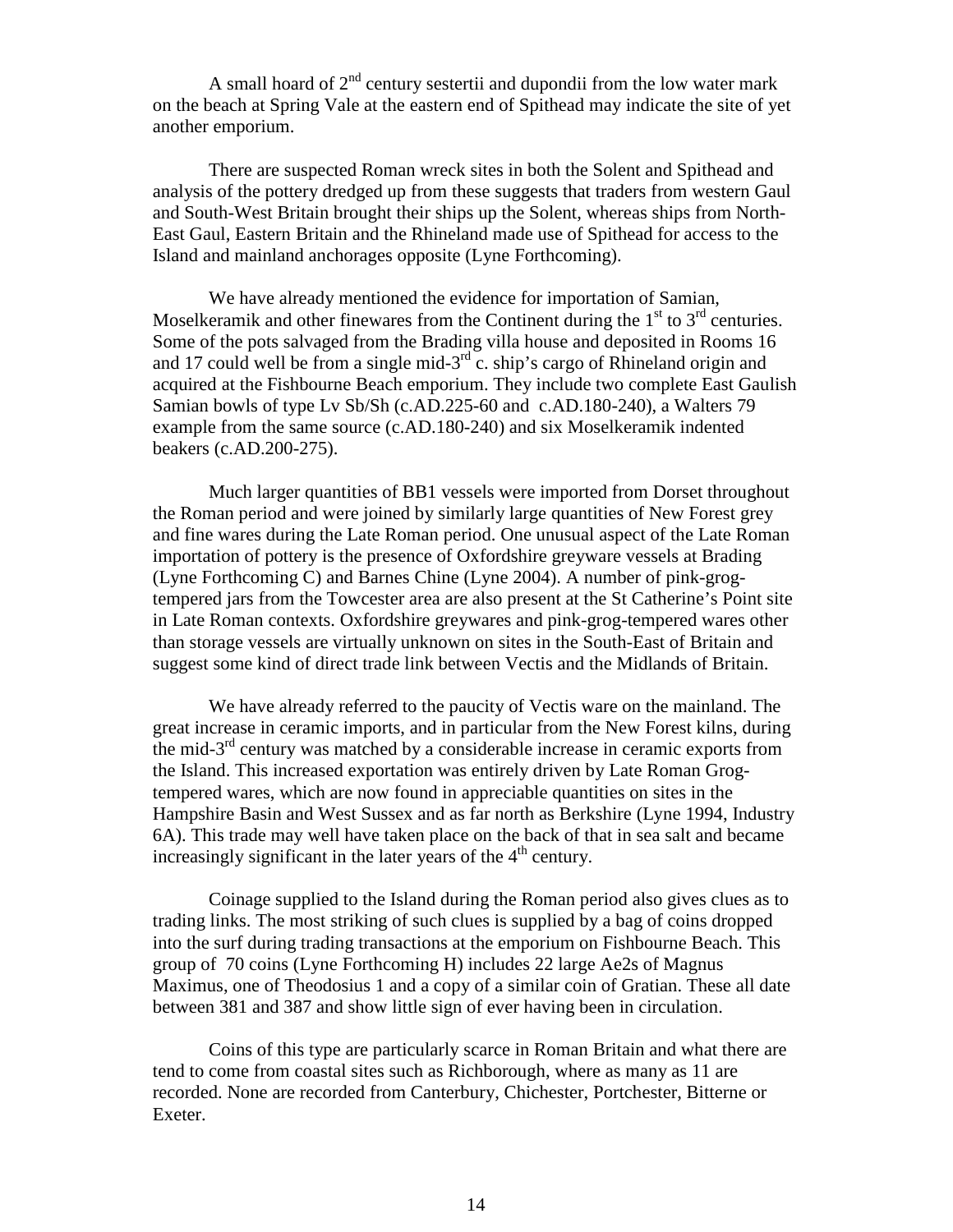The Continental distribution of the Reparatio Reipublicae issues is heavily concentrated in Northern Gaul and the Limes and there was considerable local copying of the type in the former area. Gaul had not received an influx of Valentinianic coinage on anything like the scale of that which entered Britain between 367 and 378. As a result, most of the base currency in circulation there during the 380s consisted of worn Constantinian coinage and Fel Temp Reparatio issues of the period 350-364. Magnus Maximus's coinage was clearly needed to rectify shortages in Gaul and the heavy local copying of his Ae2s suggests that the supply of the new coins was insufficient to cope with the great demand. The few examples of the Ae2s on sites in Britain probably arrived in the course of crosschannel trade, but failed to penetrate much beyond their points of entry.

The Fishbourne Beach group of coins is, therefore, of particular interest in that it almost certainly came from a ship of Continental origin. There is further interest, in that the coins appear to be virtually uncirculated and include three cases of die links. Magnus Maximus usurped power in Britain in 383 and Gratian was assassinated later in the same year, before Maximus seized control of the Gallic mints. The presence of a fresh coin of Gratian, imitative or otherwise, in a parcel of equally fresh issues of Maximus suggests that these coins were dropped in late 383 or 384 from a ship belonging to either to the latter's fleet based at one of the Gallic Shore forts or a civilian supplier obtaining grain, meat or some other commodity from Vectis to victual the army operating in Gaul at that time. There may be a connection with the scatter of pole-axed cattle skulls found on the beach nearby.

No Roman roads were known for certain on the Island until very recently when a gravel road on a wooden causeway was discovered running north-to-south across Alverstoke pond. Nothing has been published as yet but this author has seen photographs of a nummus of Magnus Maximus and two ritually 'killed' iron knives from the excavations (Kevin Trott pers comm.). Most of the Island roads in Roman times, however, probably took the form of Iron Age trackways continuing in use.

## **9. The end of Roman Wight**

Evidence for early  $5<sup>th</sup>$  c. activity on Wight and elsewhere in Britain is very elusive: there appears to be an almost complete lack of artefacts. It may, however, be that this apparent lack of material culture is illusory in that a reassessment of the Theodosian nummi from Richborough has revealed the presence of two issues of 421- 23, one of 423-25 and one of 425-35 (Abdy and Williams 2006): further issues of 421-23 and 425-35 are known from Verulamium and Wroxeter. Base coinage has no meaning outside a full monetary economy and it has been suggested that such coinage continued in circulation until the 430s (Moorhead 2006): an even later end date seems possible.

This would suggest that the final  $4<sup>th</sup>$  c. occupation on many Roman sites could be extended well into the second quarter of the  $5<sup>th</sup>$  century and the accepted end date for Roman pottery production similarly extended.

The Isle of Wight is notable for the large number of Theodosian coin hoards found there. Robertson records four (2000, Fig 24), from Ryde, Sandown, Shanklin and Wroxall with probable deposition dates of AD.403 or later: to these can now be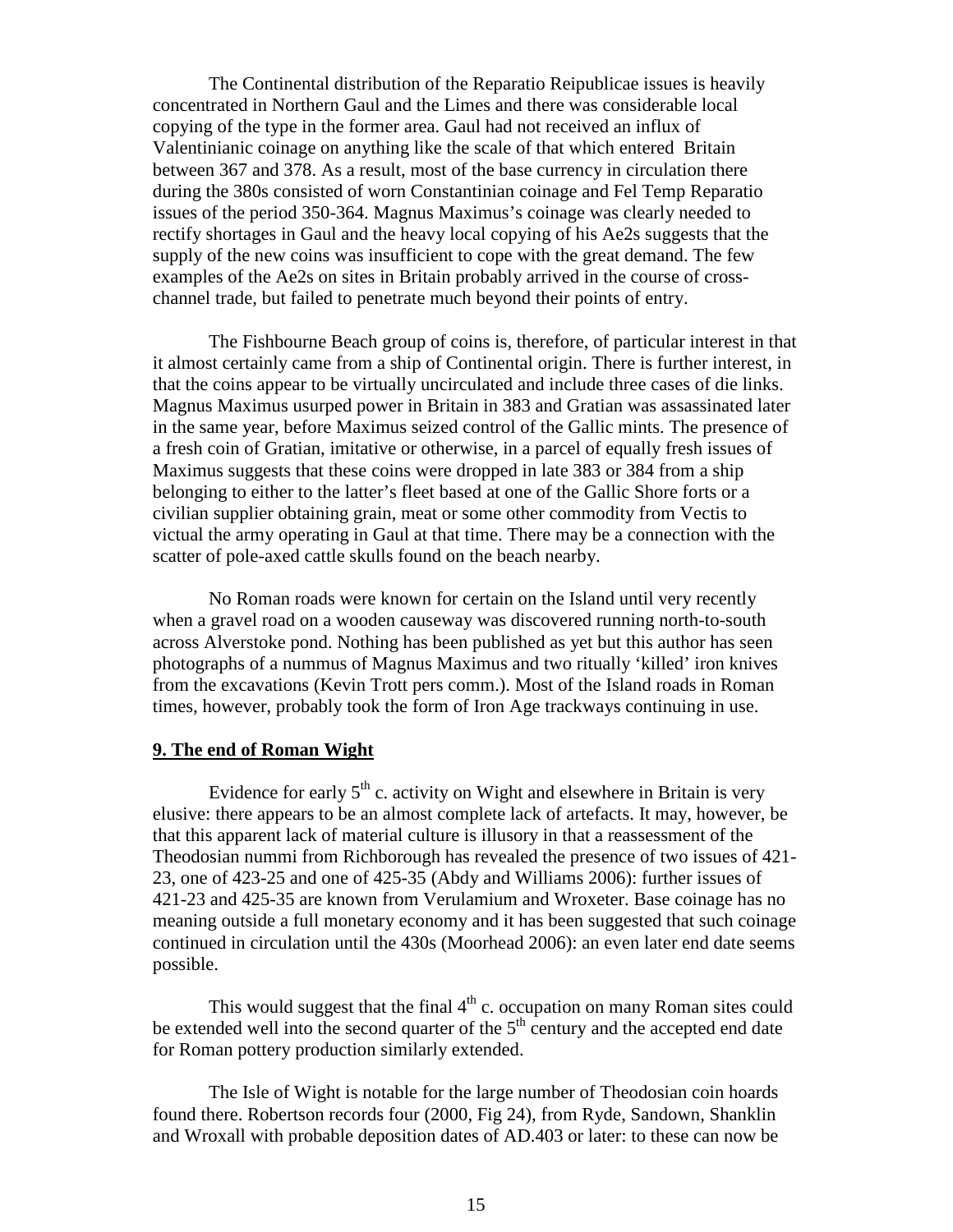added the 1875 Havenstreet find and the 1996 Combley hoard of 1156 nummi (Lyne Forthcoming G). All of these find spots are on the eastern side of the Island.

A solidus of Libius Severus (461-65) was found at Mount Joy, Newport before 1856 and may perhaps be regarded as part of a cluster of  $5<sup>th</sup>$  c. gold coins otherwise represented by two of Valentinian III from Chichester and the Patching hoard in West Sussex.

Evidence for early  $5<sup>th</sup>$  c. occupation on the Island also takes the form of an unusual convex-sided dish type with solid hemispherical bosses; probably made in northern Wight in handmade grog-tempered ware (Lyne 1999). They occur at Brading in a very late pit full of demolition debris, on Fishbourne Beach, at Rew Street and inside the shore fort at Portchester, where there are nine from the post AD.345 occupation. The nearby Crown Offices site at Fareham had an example from the fill of a ditch of probable early  $5<sup>th</sup>$  c date containing abnormally-large numbers of vessels in Overwey/Portchester D fabric and rusticated Saxon pottery. Yet another, reconstructable, example comes from the dark earth over a pit containing a coin hoard deposited after 403 at the Brook Street site in Winchester and another from a late gully with crude handmade pottery at the Abinger villa in Surrey.

An identical form but in different fabric was made in the vicinity of Dorchester-upon-Thames. Find spots form a cluster around the town and, where datable, are clearly very late indeed. The  $5<sup>th</sup>$  c. Saxon occupation within Dorchester yielded a couple of crude handmade copies of this boss decorated dish form but in typical Early Saxon sandy fabric.

It, therefore, seems very likely that the Isle of Wight vessels are  $5<sup>th</sup>$  century in date and were presumably made alongside somewhat less distinctive jars similar to those which had been made throughout the  $4<sup>th</sup>$  century.

# Bibliography

Abdy,R, and Williams,G, 2006 A catalogue of hoards and single finds from the British Isles c.AD 410-675, in *The Northern World Vol 19. Coinage and History in the North Sea World c.AD.500-1250*, 11-74

Anon 2005 *SeaClean Wight Pipelines: Archaeological Assessment Report*. RPS **Consultants** 

Basford,H V, 1980 *'The Vectis Report. A survey of Isle of Wight Archaeology*, Isle of Wight County Council

Benson, G C, 1954 A Belgic Occupation Site at Gill's Cliff, Ventnor, *Proc Isle of Wight Nat Hist Archaeol Soc* **5**, 303-311

Brading,R, 2001 *Summary report on an archaeological watching brief at Lake Middle School, Sandown, Isle of Wight, November 2001*, SAS 225

Busby,P, de Moulins,D, Lyne,M, McPhillips,S, Scaife, R, 2001 Excavations at Clatterford Roman Villa, Isle of Wight, *Proc Hampshire Field Club Archaeol Soc* **56**, 95-128

Carver,E, 2001 *The Visibility of Imported Wine and its Associated Accoutrements in Later Iron Age Britain*, BAR Brit Ser **325**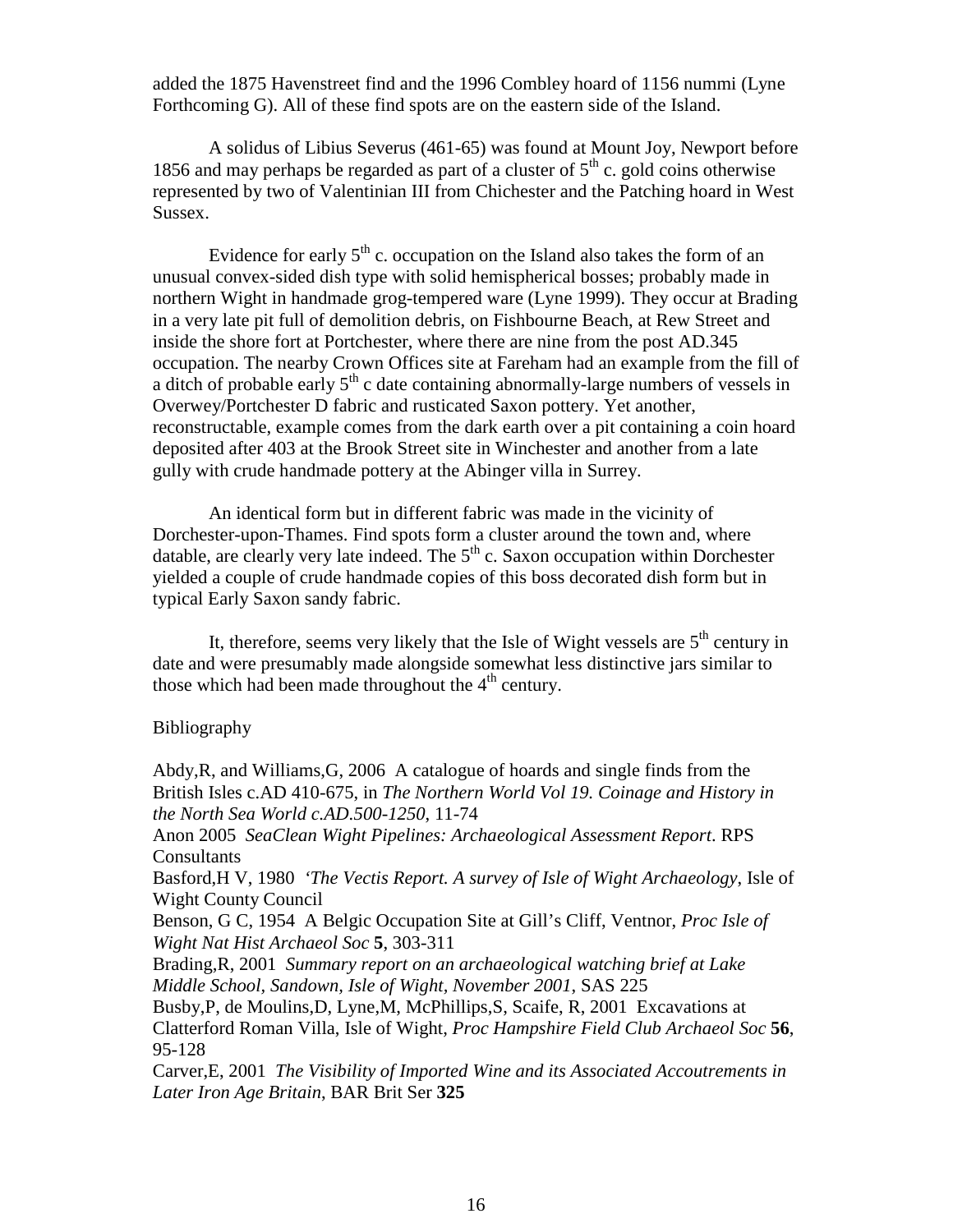Drewett, P L, 1970 The excavation of two round barrows and associated fieldwork on Ashey Down, Isle of Wight 1969, *Proc Hampshire Field Club Archaeol Soc* **27**, 33- 56

Dungworth,D, 2001 Slag, in Busby,P, et al, Excavations at Clatterford Roman Villa, Isle of Wight, *Proc Hampshire Field Club Archaeol Soc* **56**, 114-115

Dunning,G C 1935 Belgic hut and barrows in the Isle of Wight, *Antiq Jnl* **15**, 355- 358

Fennelly,L R, 1969 Excavation of the Roman Villa at Combley, Arreton, I W 1968- 1969, *Proc Isle of Wight Nat Hist Archaeol Soc* **6**, 271-282

Fennelly,L R, 1971 Combley Villa, Arreton; Second Report*, Proc Isle of Wight Nat Hist Archaeol Soc* **6**, 420-430

Fennelly,L R, Tomalin,D J, Loader, R D, Forthcoming *Report on the excavation of Combley Roman Villa, Isle of Wight*

Frere,S S and Tomalin,R S O 1991 Roman Britain in 1990; Newport, Watergate, *Britannia* **12**, 303-304

Hookey,T P, 1951 The Romano-British site at Sudmoor, *Proc Isle of Wight Nat Hist Archaeol Soc* **4**, 215

Kell,E, 1856 Notices of Sites of Roman Villas at Brixton and Clatterford on the Isle of Wight, *J B A A* **12**, 159-162

Kell,E, 1863 *J B A A* **19**, 307

Kell,E, 1866 An account of the Discovery of a Roman building in Gurnard Bay, Isle of Wight and its relation to the ancient British tin trade in the Island, *J B A A* **22**, 351- 368

Lyne, M A B Forthcoming A The Pottery from the 2001 Excavations at Yaverland, Isle of Wight (IWCAC 3353)

Lyne, M A B Forthcoming B The Pottery from Grange Chine

Lyne, M A B Forthcoming C An Assessment of the Pottery and Small Finds from the various excavations at Brading Roman villa

Lyne, M A B, Forthcoming D A stamped Classis Britannica tile fragment from St Catherine's Point, Isle of Wight

Lyne, M A B, Forthcoming E The Pottery from Newnham Farm, Binstead

Lyne, M A B, Forthcoming F The Iron Age and Roman pottery, in Fennelly, L R,

Tomalin, D J, Loader, R D, *Coastal archaeology in a dynamic setting: a Solent case study*

Lyne, M A B, Forthcoming G The Combley Farm Hoard, in Fennelly, L R, Tomalin, D J, Loader, R D,

Lyne, M A B, Forthcoming H The Iron Age and Roman coins from Fishbourne Beach, in Fennelly, L R, Tomalin,D J, Loader, R D,

Lyne, M A B, 1994 *Late Roman Handmade Wares in South-East Britain*, Unpubl PhD thesis University of Reading

Lyne, M A B, 1999 The end of the Saxon Shore fort system in Britain: new evidence from Richborough, Pevensey and Portchester, *Roman Frontier Studies. Proceedings of the XVIIth International Congress of Roman Frontier Studies*, Zalau

Lyne, M A B, 2001 An Assessment of the Pottery from the Sea Clean and Alvington, Isle of Wight Pipelines

Moorhead, T S N, 2006 Roman bronze coinage in sub-Roman and early Anglo-Saxon England, *The Northern World Vol 19. Coinage and History in the North Sea World, c.AD.500-1250*, 99-110

Poole, H F, 1928 Romano-British midden at Ventnor, *Proc Isle of Wight Nat Hist Archaeol Soc* **1**, 610-611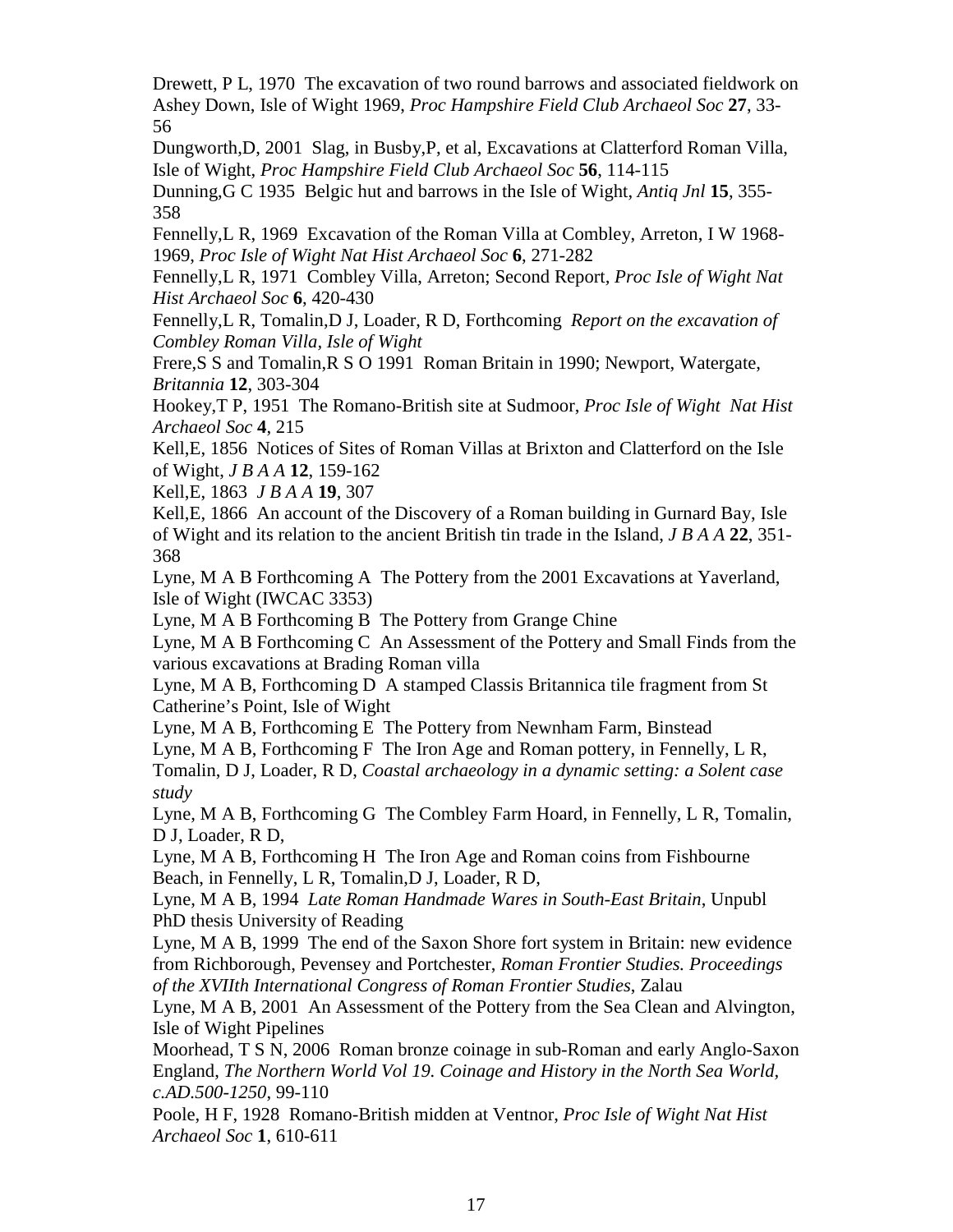Price,J E and Price,F.G.H, 1881 *Remains of Roman Buildings at Morton near Brading*, London

Price,J E and Price,F G H, 1900 *A Guide to the Roman Villa at Morton between Sandown and Brading, Isle of Wight*, London

Rigold,S E, 1969 Recent investigations into the earliest defences of Carisbrooke Castle, Isle of Wight, *Chateau Gaillard* **3**, 128-138

Robertson 2000

Sherwin,G A, 1929 A Roman Villa at Newport, Isle of Wight, Part II, *Antiq Jnl* **9**, 354-371

Sherwin,G A, 1933 Two new Roman sites, *Proc Isle of Wight Nat Hist Archaeol Soc* **2**, 323-324

Sherwin, G A, 1936 Archaeological finds, *Proc Isle of Wight Nat Hist Archaeol Soc* **2**, 613

Sherwin, G A, 1939A Belgic hut in the Isle of Wight, *Antiq Jnl* **19**, 445-446

Sherwin, G A, 1939B Archaeological notes for 1939: Belgic and Roman, *Proc Isle of Wight Nat Hist Archaeol Soc* **3**, 146-147

Spickernell,W, 1859 *The Roman Villa, Carisbrooke, Isle of Wight; with Ground Plan*, Kentfield, Newport

Stone, P G, 1929 A Roman Villa at Newport, Isle of Wight, *Antiq Jnl* **9**, 141-151 Sydenham,E A, 1943 Isle of Wight coin finds, *Proc Isle of Wight Nat Hist Archaeol Soc* **3**, 386-8

Sydenham,E A, 1944 Roman times in the Isle of Wight, *Proc Isle of Wight Nat Hist Archaeol Soc* **3**, 431

Sydenham,E A, 1945 Roman Times in the Isle of Wight, Part 1, *Proc Isle of Wight Nat Hist Archaeol Soc* **3 pt 7**, 413-434

Tomalin,D, 1987 *Roman Wight. A Guide Catalogue to "The Island of Vectis, very near to Britannia"*, Newport

Tomalin, D, 1988 A mid-4<sup>th</sup> century corn-drying kiln at Packway, Newchurch, Isle of Wight, *Proc Isle of Wight Nat Hist Archaeol Soc* **8.3**, 43-55

Tomalin,D, 1990 An Early Roman Cliff-top Salt-working site at Redcliff Battery, Sandown, Isle of Wight, *Proc Isle of Wight Nat Hist Archaeol Soc* **9**, 91-120

Tomalin,D, Forthcoming. *Excavations at Rock villa, Isle of Wight*

Tomalin,D and Hanworth,R 1998 *House for all seasons. A Guide to the Roman Villa at Brading, Isle of Wight*

Tomalin,D, Loader, R D, Scaife, R G, Forthcoming *Coastal archaeology in a dynamic setting: a Solent case study*

Trott,K, 1999 A Rescue Excavation at the Brading Roman Villa Coach Park, Isle of Wight, *Proc Hampshire Field Club Archaeol Soc* **54**, 189-215

Trott,K, 2001 *SeaClean Wight Pipelines: Archaeological Assessment Report*, RPS Consultants

Trott,K, 2002A The evaluation excavation at Mersley Farm, Newchurch, Isle of Wight, *Proc Isle of Wight Nat Hist Archaeol Soc* **16**, 95-112

Trott,K, 2002B *Archaeological Investigations at Yaverland and Ninham's Withybed ans along the Ventnor to Sandown and Bembridge to Sandown Waste Water*

*Pipelines,* RPS Planning, Transport and Environment p.11-35

Trott,K, 2004A *Chawton Farm: a walkover archaeological survey and assessment of 60 hectares of ploughland in the setting of the shrunken medieval settlement centred on Northwood Parish Church, Isle of Wight,* KTAS report no **65**

Trott,K, 2004B *Kevin Trott Archaeological Services, Merstone Wastewater Pipeline, Archaeological Watching Brief*, KTAS report **71**